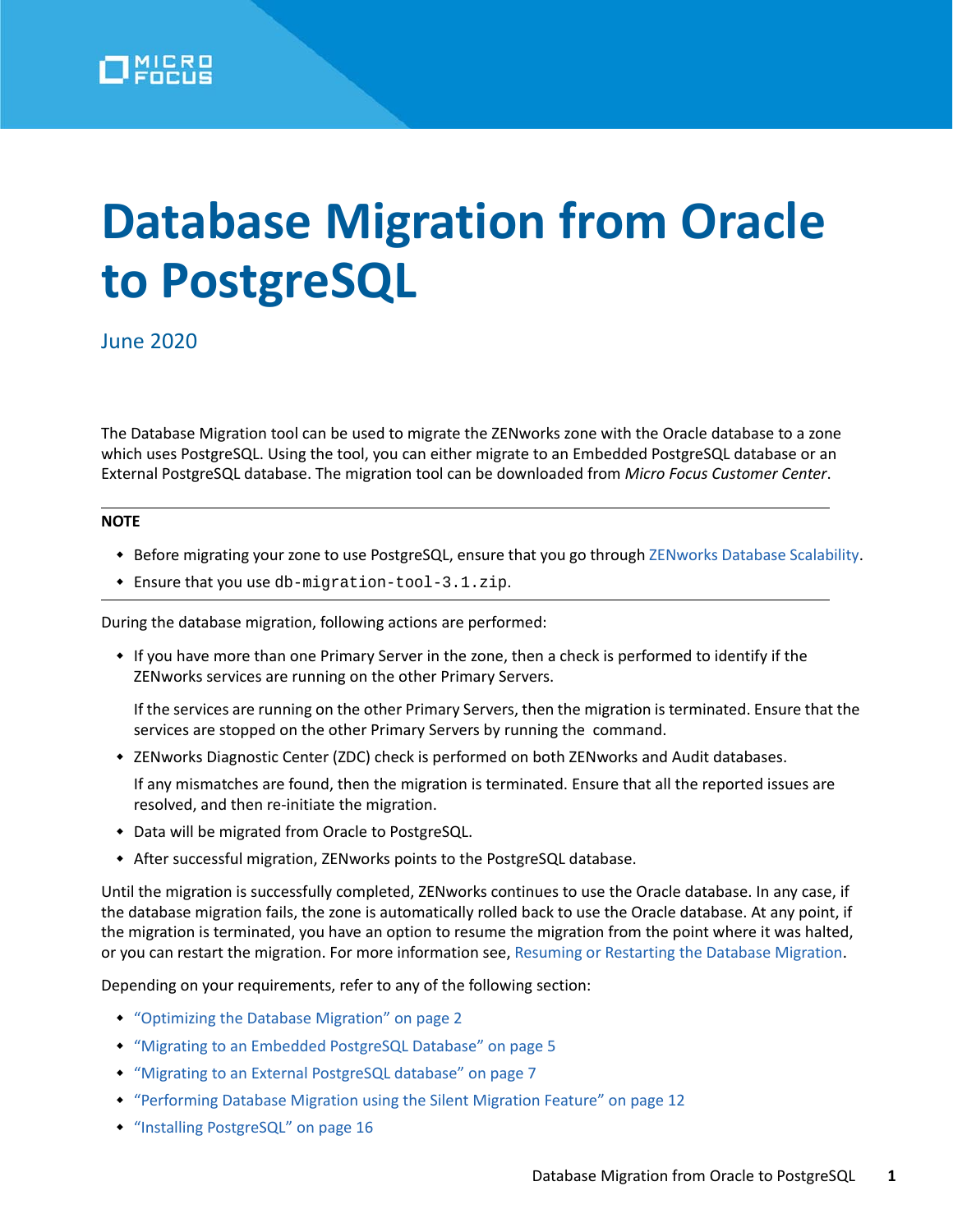- ["Verifying the Database Migration" on page 21](#page-20-0)
- ["Reverting to the Source Database" on page 21](#page-20-1)
- ["Troubleshooting" on page 22](#page-21-0)
- ["Additional Information" on page 29](#page-28-1)
- ["Legal Notices" on page 29](#page-28-0)

# <span id="page-1-0"></span>**Optimizing the Database Migration**

Before starting the database migration, if required, you can improve the performance of the database migration either by specifying the heap space while initiating the migration or by using the dbmigrationinput.properties file.

- ["Optimizing using the dbmigration-input.properties file" on page 2](#page-1-1)
- ["Modifying the Heap Space During the Migration" on page 4](#page-3-0)

### <span id="page-1-1"></span>**Optimizing using the dbmigration-input.properties file**

Depending on the size of the source database, you can customize the database migration to improve the time taken to migrate. The migration can be customized by creating and copying the dbmigrationinput.properties file in the following location. However, it is recommended that you contact Micro Focus customer support before customizing the migration.

Add the following fields to customize the database migration:

 **threadcount:** This parameter represents the number of threads that should be created while migrating data from source to destination database. Each thread is responsible for copying the data from one source table to destination table. By increasing the number of threads, more number of tables will be copied at a time (parallelly). Hence reduces the total time taken for the database migration.

By increasing the **threadcount**, memory consumed by the migration tool also increases, as more number of threads are allocated to the migration. If the total memory consumed by database migration tool is greater than the **heapspace** then it will result in database migration failure due to OutOfMemoryError. To avoid OutOfMemoryError, whenever you increase the **threadcount**, ensure that you either decrease the maximum memory (memorythreshold) consumed by each thread or increase the total memory consumed by the tool (**heapspace**). For more information, see [Modifying the Heap Space During the](#page-3-0)  [Migration.](#page-3-0)

By default, the database migration tool uses a **threadcount** of 10. In this scenario, 10 threads are created and at a time a maximum of 10 tables data will be migrated.

Based on requirements and available memory, you can modify the number of threads that should be used while migrating the data.

threadCount = <count in number>

 **memorythreshold:** This parameter represents the maximum memory that a thread should use while copying the data from source to destination database. The **memorythreshold** and size of the row determines the number of rows that should be copied from source to the destination table.

By default, the database migration tool uses **memorythreshold** of 300 MB. If required, based on your memory availability, you can increase the **memorythreshold**.

memorythreshold = <memory in KBs>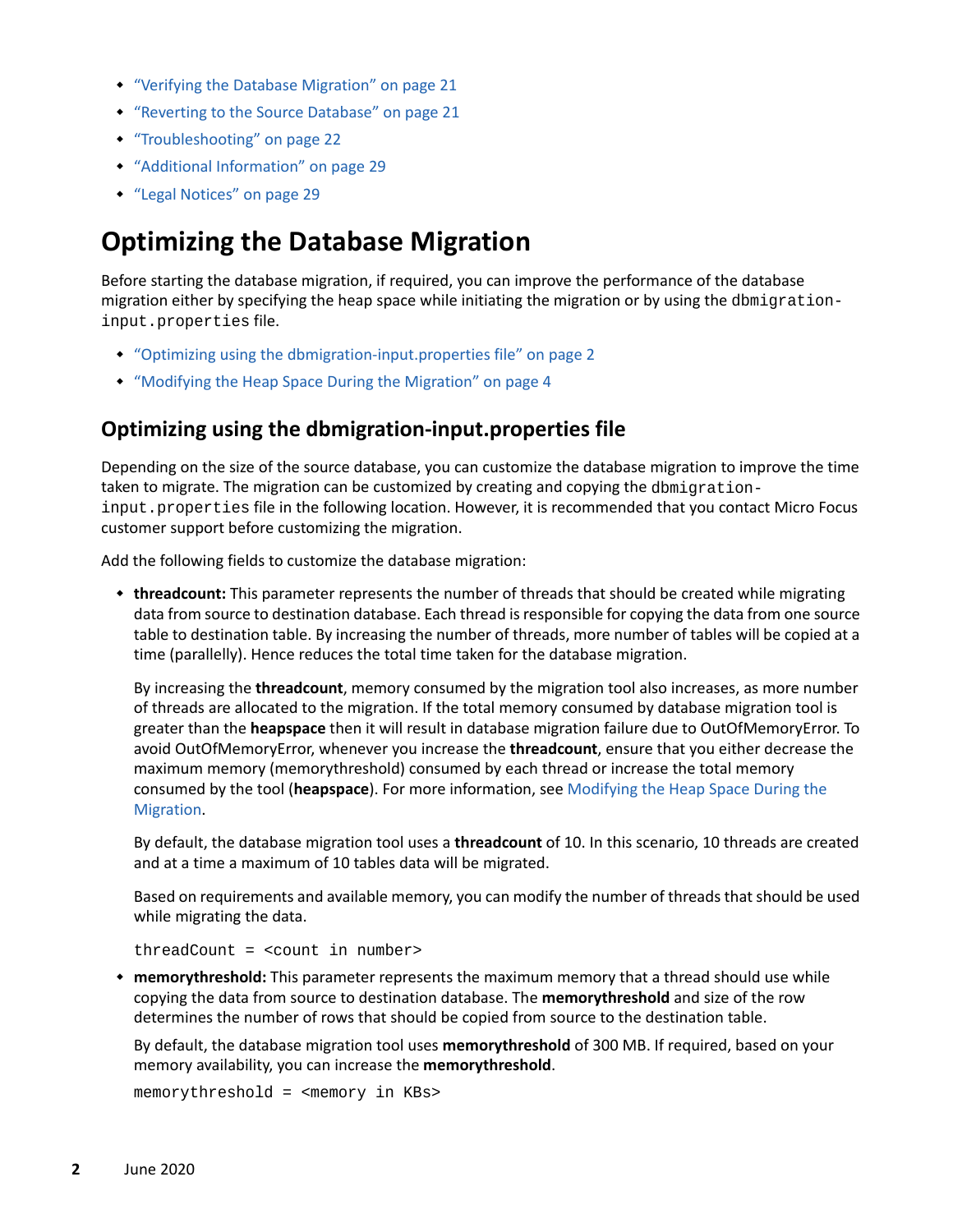**batchsize:** This parameter represents number of rows that should be copied at a time by each thread while migrating the data from the source table to the destination table. By increasing the **batchsize**, more number of rows will be copied by each thread in each iteration from the source table to the destination table. Hence, database migration will take less time to migrate the data.

Since the memory consumed by each thread is increasing, this might result in database migration failure due to OutOfMemoryError. To avoid the OutOfMemoryError, you can either increase the maximum memory consumed by each thread (**memorythreshold**) or increase the total memory consumed by the tool (**heapspace**).

Note: If **threshold** is increased then correspondingly **heapspace** needs to be increased to avoid OutOfMemoryError.

By default, the database migration tool uses a **batchsize** of 10000. If required, based on your memory availability, you can increase the **batchsize**.

batchsize = <batchsize in number>

**NOTE:** Whenever the data size retrieved from a table based on the **batchsize** is more than **memorythreshold**, then **memorythreshold** size takes precedence. In such cases, data size less than or equal to the **memorythreshold** size will be copied from the source table to the destination table. Following example illustrates this scenario.

### **Migration Memory Consumption Scenarios**

The following cases explain various scenarios that impact the overall memory consumption during the database migration.

Let us consider a scenario, where **batchsize** is 10,000, **memorythreshold** is 100 MB and each row is of size 20 KB. In this scenario, 200 MB of memory is required to copy the entire batchsize(10,000 rows) from the table in one iteration. Since the **memorythreshold** is 100 MB, then around 5000 rows (whose size is less than or equals to 100 MB) are copied and then the remaining 5000 rows are copied in the next cycle to the destination table. Instead, if the **memorythreshold** is set to 300 MB, then all the **batchsize** number of rows (10,000) will be copied at a time. Hence, by increasing **memorythreshold**, the time taken by the migration can be reduced.

Since **memorythreshold** is for each thread, increasing the threshold implies that the maximum limit for total data being copied by all threads is also increased. Ensure that the total memory upper limit never crosses the maximum available **heapspace**. Increasing the **batchsize** and **threadcount** can immediately result in increased memory usage, whereas increasing **memorythreshold** only increases the upper limit for each thread. If all threads start consuming the memory based on the upper memory limit and total consumed memory is greater than the **heapspace**, then the migration will result in OutOfMemoryError.

Let us consider a scenario, where **threadcount** is 10, **batchsize** is 10,000, **memorythreshold** is 100 MB and **heapspace** is 1 GB.

Assume that each size of a row in a table is 5 KB, then for a batchsize of 10,000 rows, a thread will consume 50 MB (5 KB \* 10,000 = 50MB). Even though the threshold is set to 100 MB, which is the upper limit to copy the data, each thread will copy a maximum of 50 MB data for each iteration. The database migration tool will consume a total memory of 500 MB (10 \* 50 MB = 500 MB) from the **heapspace**.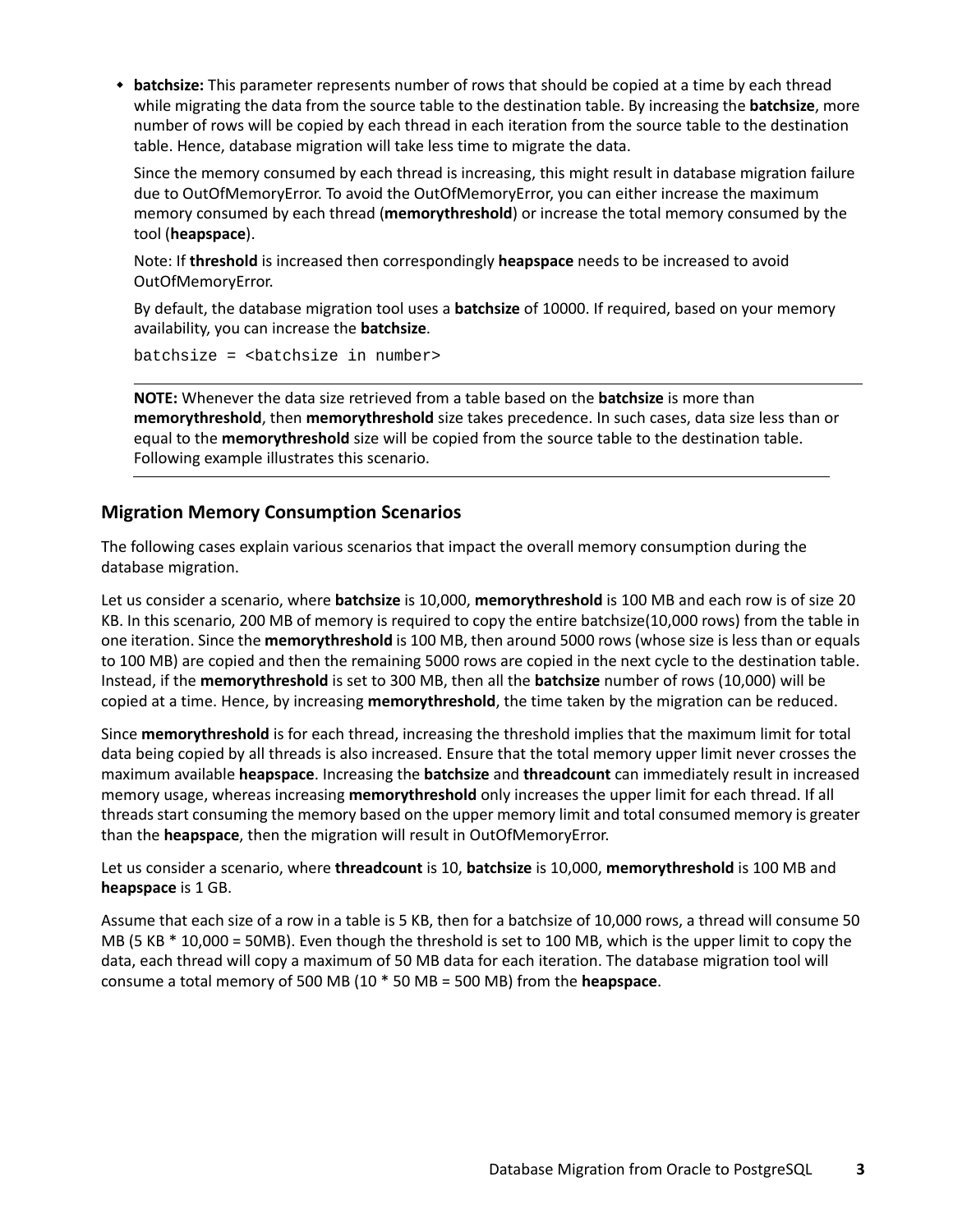#### **Case 1: Increasing threadcount**

#### **threadcount**=15, **batchsize**=10,000, **memorythreshold**=100 MB, **heapspace**=1 GB

Each thread still copies a 50 MB of data in each iteration (5 KB \* 10,000=50MB), but the total memory consumed by the tool is 750 MB (15\*50 MB=750 MB). Hence, increasing the number of threads results in immediate increase in total memory consumption by database migration tool.

#### **Case 2: Increasing threadcount**

#### **threadcount**=25, **batchsize**=10,000, **memorythreshold**=100 MB, **heapspace**=1 GB

Each thread still copies 50 MB data in each iteration (5 KB\*10,000=50 MB), but the total memory consumed by the tool is 1.25 GB (25\*50 MB = 1250 MB). The defined maximum **heapspace** is 1 GB. Hence, the migration might fail with OutOfMemoryError.

#### **Case 3: Increasing batchsize**

#### **threadcount**=10, **batchsize**=15000, **memorythreshold**=100 MB, **heapspace**=1 GB

Each thread copies a data size of 75 MB (5 KB\*15000=75 MB, which is less than **thresholdmemory**). The total memory consumed by the tool is 750 MB (10\*75 MB = 750 MB). Hence, increased **batchsize** immediately results in increased memory consumption.

#### **Case 4: Increasing batchsize**

#### **threadcount**=10, **batchsize**=25000, **memorythreshold**=100 MB, **heapspace**=1 GB

Each thread copies a data of 100 MB (5KB \* 25000 = 125 MB, which is greater than **thresholdmemory**). So, a maximum of 100 MB will be copied per iteration. Hence, the total memory consumed by the tool is 1 GB (10  $*$  $100 \text{ MB} = 1 \text{ GB}$ .

### **Case 5: Increasing memorythreshold**

### **threadcount**=10, **batchsize**=10000, **memorythreshold**=200 MB, **heapspace** =1 GB

Each thread copies a data of 50 MB (5KB \* 10000 = 50 MB), the total memory consumption is 500 MB (10\*50 MB=500 MB). Increase in threshold results in increased upper limit for memory consumption for each thread. Hence, this might not result in any change in total memory consumed by the migration tool.

### <span id="page-3-0"></span>**Modifying the Heap Space During the Migration**

Heap space is the memory that is used while migrating the data from source to destination database. By default, the database migration tool uses 6 GB of heap space to migrate the database. However, depending on the available memory, you can increase the heap space and initiate the database migration. Ensure that the heap space never exceeds the maximum available physical memory.

To modify the heap space used during migration, use the following command while initiating the database migration:

 %ZENWORKS\_HOME%/ZeUS/java/bin/java.exe -Dzen.mig.maxMemory=<value> -jar <location-of db-migration-tool-<version>.jar

Where <value> is the heap space size in MB.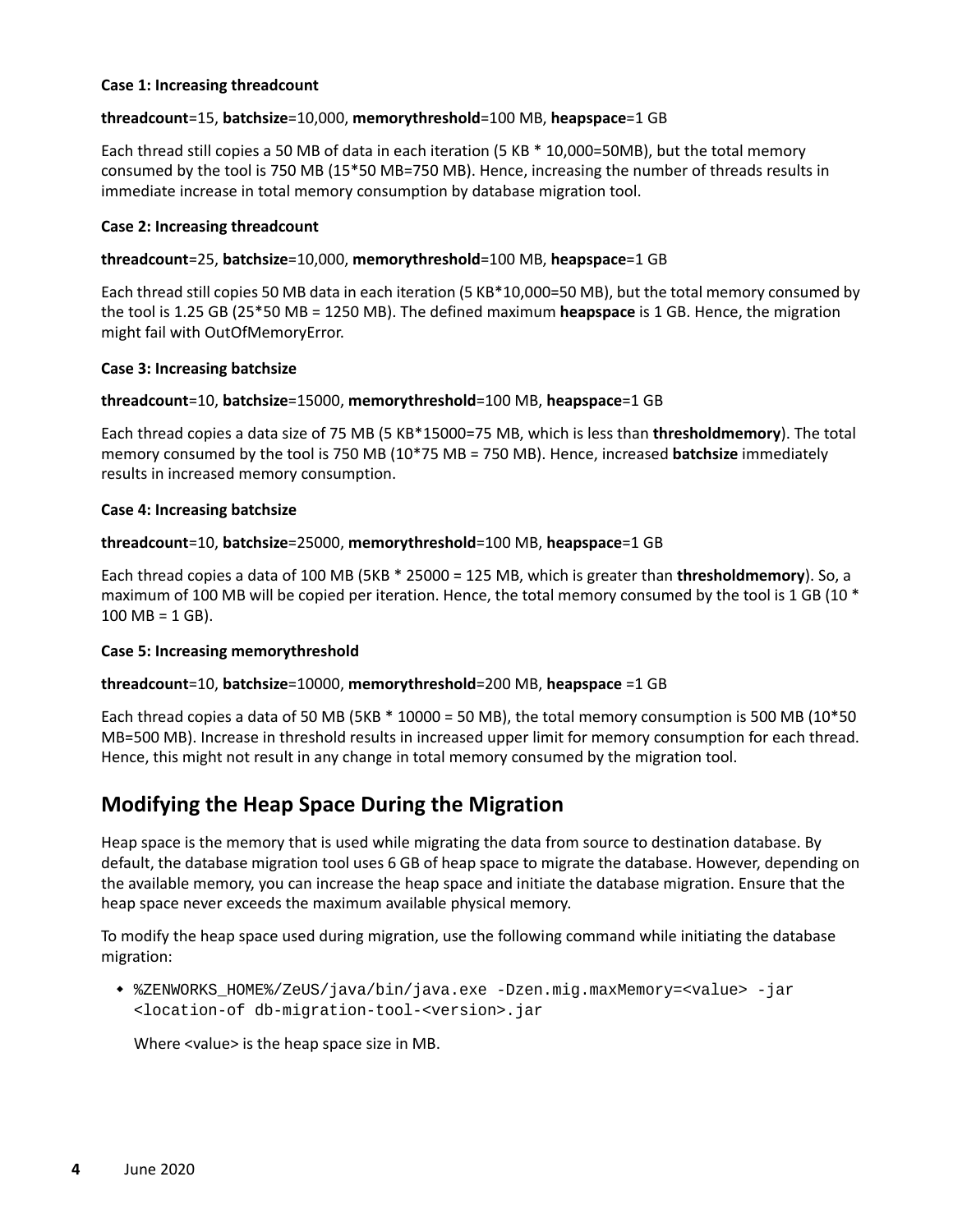**NOTE:** Depending on **memorythreshold**, **batchsize** and **threadcount** that you have specified, ensure that you assign optimum **heapspace** to avoid **OutOfMemoryError**.

# <span id="page-4-0"></span>**Migrating to an Embedded PostgreSQL Database**

### **Prerequisites**

If you are migrating to an Embedded PostgreSQL database, then ensure that the following prerequisites are met:

- The Management Zone should be at the.
- The Migration tool can be executed by users with following access:
	- Administrator (Windows) or root (Linux/Appliance)
	- ZENworks Super Administrator
- Ensure that you initiate the migration on the server in which you want to host the Embedded PostgreSQL database.
- The database and ZENworks services should be running on the server in which you initiate the database migration.
- Ensure that the Primary Server on which the migration is initiated has enough disk space to migrate the database.

To view the size of the database, log into ZCC, and then click Diagnostics.

| <b>TENuorics</b> Databases |                 |                                       |        |                                                                                       |               |  |
|----------------------------|-----------------|---------------------------------------|--------|---------------------------------------------------------------------------------------|---------------|--|
|                            |                 |                                       |        |                                                                                       |               |  |
| <b>Slatu</b>               |                 |                                       |        | Version                                                                               | <b>Schuld</b> |  |
|                            |                 | also the cap developments of the con- | Oracle | Oracle Database 12c Enterprise Edition Release 12.2.0.1.0 - 64bit Production Audit    |               |  |
|                            | 28 <sub>0</sub> | the first first teachers about        | Oracle | Oracle Database 12c Enterprise Edition Release 12.2.0.1.0 - 64blt Production ZEN-orks |               |  |

### **Pre-migration Tasks**

Before running the Migration tool, ensure that you perform the following tasks:

- Ensure that you take a backup of the database.
- Ensure that you take a backup of the configuration files (zdm.xml, zenaudit.xml, dmaccounts.properties, dmmappings.properties and zenaudit\_dmaccounts.properties) that are available in the following location:
- If you have more than one Primary Server in your zone, then ensure that the *zenserver* and *zenloader* services are manually stopped on all the other Primary Servers in the zone.

(conditional) If ZENworks monitor service exists and running, then ensure that the service is also stopped on all the other Primary Servers.

The services can be stopped on each Primary Server by using the command.

**IMPORTANT:** If the services are not stopped on all the other Primary Servers in the zone, then database migration is terminated.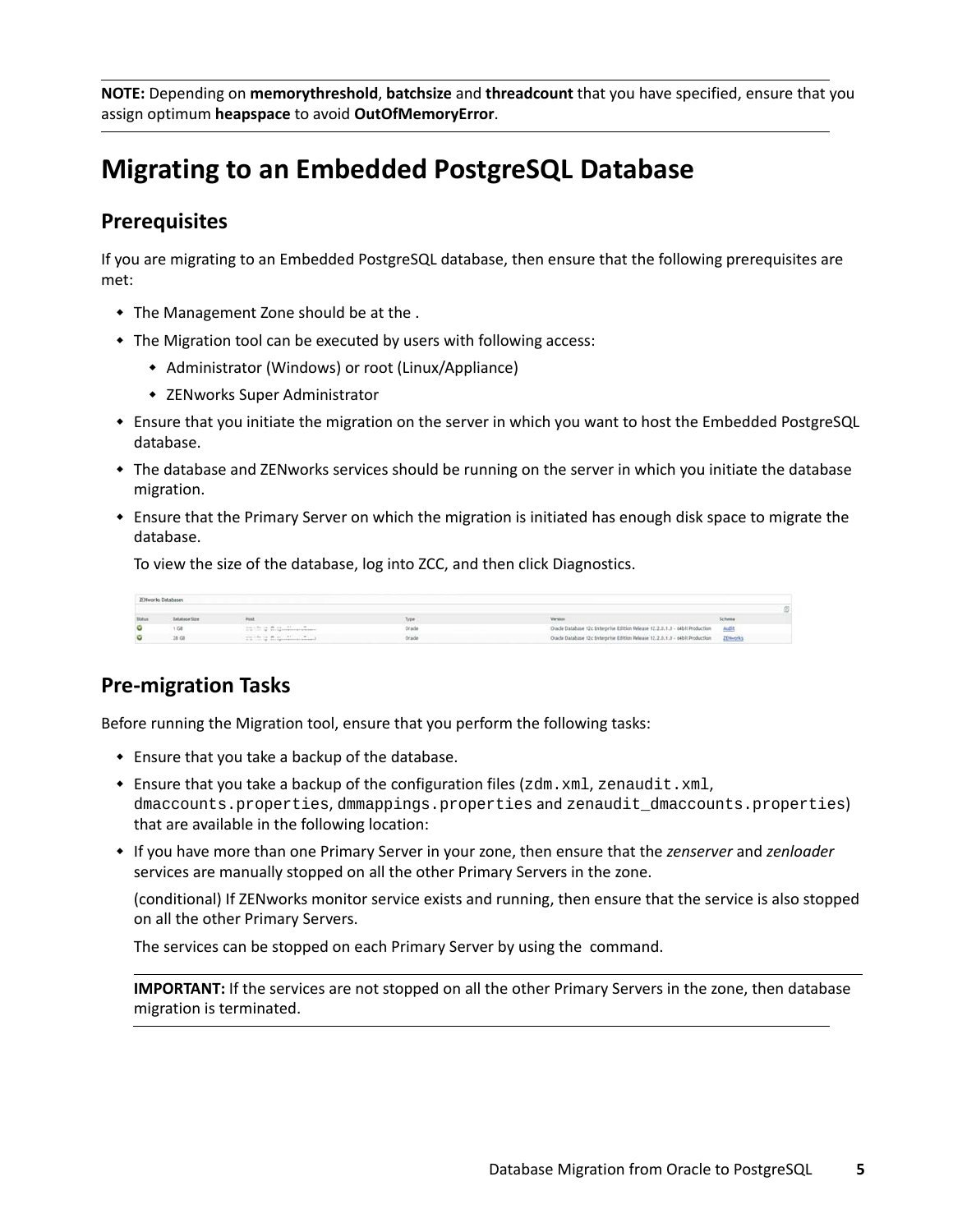### **Procedure**

To migrate the database to an Embedded PostgreSQL database, perform the following steps:

- 1. Extract the db-migration-tool-<version>.zip file to a temporary location in the server on which you will initiate the database migration.
- 2. Open the command prompt as an Administrator or a root user, and then run the database migration tool as shown below:

Before initiating the migration, ensure that you optimize the migration. For more information, see [Optimizing the Database Migration.](#page-1-0)

- **On Windows:** %ZENWORKS\_HOME%/share/java/bin/java.exe -jar <location of dbmigration-tool-<version>.jar>
- **On Linux/Appliance:** /opt/novell/zenworks/ZeUS/jre/bin/java -jar <location of db-migration-tool-<version>.jar>
- 3. Ensure that you read the displayed instructions, and then proceed with the migration.
- 4. Enter the ZENworks Administrator user name and password.

If you have more than one Primary Server in the zone, then a check is performed to identify if ZENworks services are stopped on the other Primary Servers.

If the services are running on the other Primary Servers, then the migration is terminated and displays list of servers on which services are still running. Ensure that the services are stopped by running the command on the reported servers.

ZDC is automatically launched and validates the database schema, if any errors are identified, then the database migration is terminated. Ensure that you resolve the issues and then restart the migration. For more information, see [Troubleshooting the ZDC Error.](#page-22-0)

- 5. Select the target database type for the ZENworks database. In this scenario, select the Embedded PostgreSQL for the ZENworks database.
- 6. Select the target database type for Audit database. In this scenario, select the Embedded PostgreSQL for the Audit database.
- 7. To start the database migration, press Enter. The database will be migrated from the Oracle database to PostgreSQL.

**NOTE:** Until the migration is successfully completed, ZENworks continues to use the Oracle database. At any point, if the migration is terminated, you have an option to resume the migration from the point where it was halted, or you can restart the migration. For more information see, [Resuming or Restarting](#page-27-0)  [the Database Migration](#page-27-0). In any case, if the database migration fails, the zone is automatically rolled back to use the Oracle database.

- 8. After the migration is completed, the migration details are displayed. For more information, see ["Verifying](#page-20-0)  [the Database Migration" on page 21](#page-20-0).
- 9. After successfully migrating the data, before starting ZENworks services on the other Primary Servers, ensure that you perform the steps specified in the Post-migration Tasks section.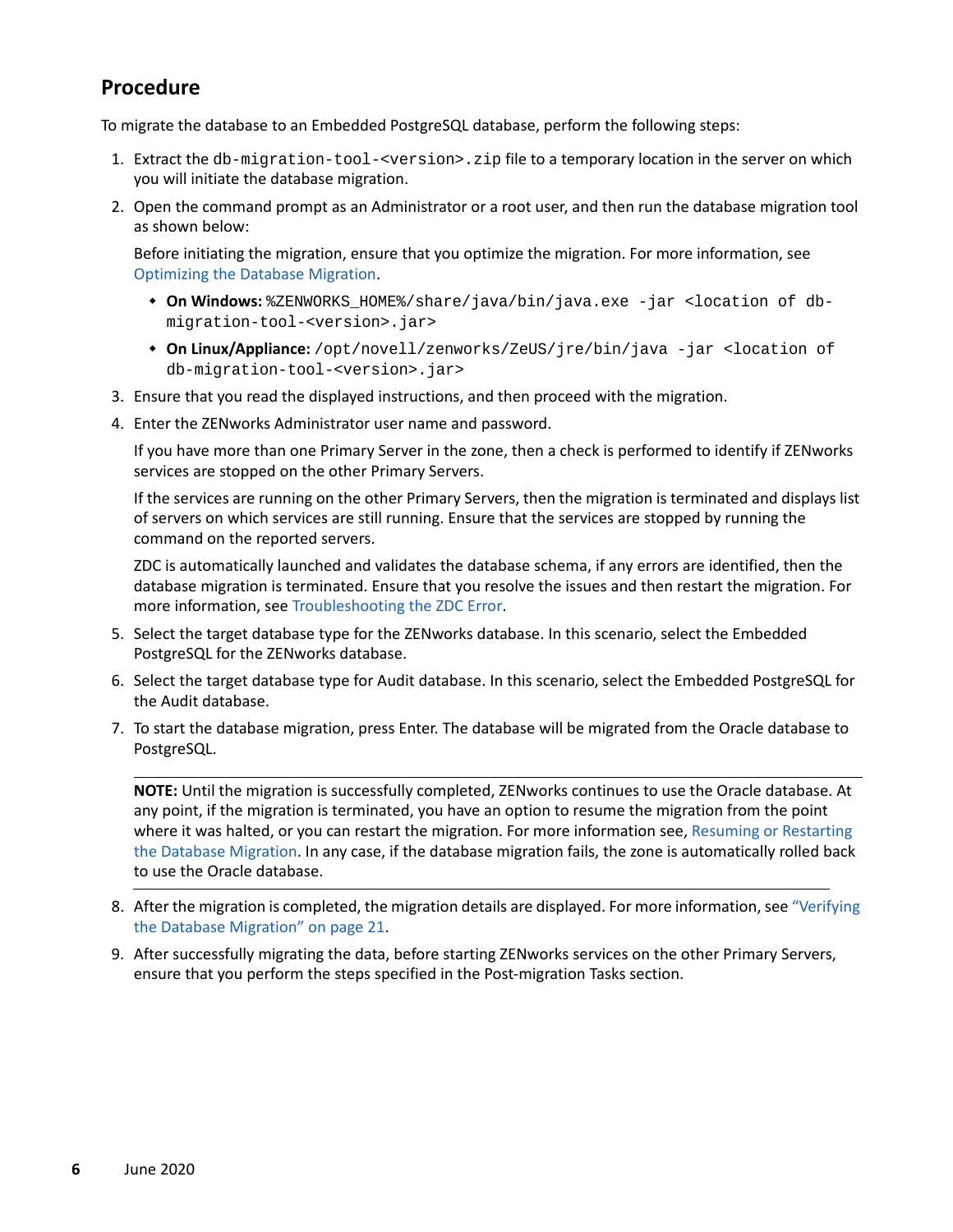### **Post-migration Tasks**

If you have more than one Primary Server in your zone, then after successfully migration, ensure that you perform the following steps on the other Primary Servers:

1. Before starting services on the other Primary Servers and to use the newly configured PostgreSQL database, copy the zdm.xml, zenaudit.xml, dmaccounts.properties, dmmappings.properties, and zenaudit\_dmaccounts.properties files to the other Primary Servers.

These files should be copied from the following location in the Primary Server on which migration was successful, to the same location on the other Primary Servers:

2. Change the IP address from 127.0.0.1 to the IP address of the Embedded PostgreSQL server in the copied zdm.xml and zenaudit.xml files on the other Primary Servers.

The zdm. xml and zenaudit. xml files have the database servers address as the DNS name. Hence, it has to be modified to 127.0.0.1 after moving the files to other servers.

3. Copy the SearchConfig.xml file available in the following location to the same location on the other Primary Servers:

**IMPORTANT:** Ensure that you DO NOT MODIFY the zdm.xml and zenaudit.xml files on the Primary Server in which the migration was initiated.

4. Start the services on the other Primary Servers by running the following command:

**NOTE:** If the PostgreSQL services are not listed, then Start or Stop the PostgreSQL service manually.

- **On Windows:** To Start or Stop the service, perform the following:
	- 1. Press Windows + R keys.
	- 2. Type services.msc.
	- 3. Search for the PostgreSQL service based on the installed version.
	- 4. Click Start or Stop the service.
- **On Linux/Appliance:** To start or stop the service run, the systemctl start zenpostgresql or systemctl stop zenpostgresql command.

**IMPORTANT:** Before migrating the database, if you had configured the Vertica database in your zone, then after migration, ensure that you re-create the Kafka connectors in the zone, to resume the syncing of data from the new database to Vertica. To re-create the connectors, you need to run the command zman serverrole-kafka-recreate-connectors -f on one of the servers in which Kafka is installed. While executing this command, ensure that the source database is up and running. After the Kafka connectors are created successfully, you can then disable the source database. For more information, see the [Vertica Reference Guide](https://www.novell.com/documentation/zenworks-2020-update-2/pdfdoc/zen_vertica/zen_vertica.pdf#readme).

# <span id="page-6-0"></span>**Migrating to an External PostgreSQL database**

If you are planning to migrate to an external database, then you need to prepare the external PostgreSQL database, and then initiate the migration.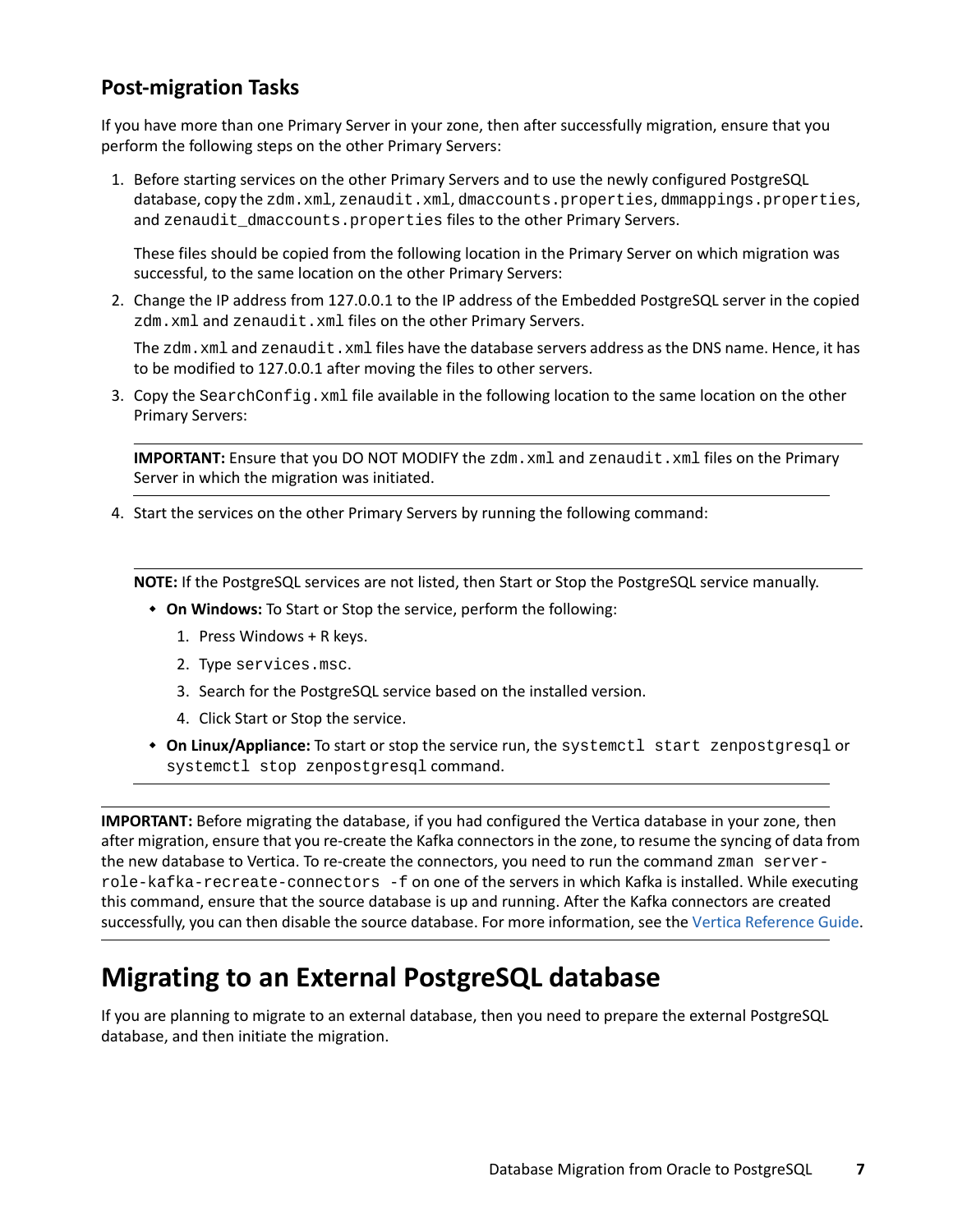### <span id="page-7-0"></span>**Preparing the External PostgreSQL Database**

Before migrating to an external PostgreSQL database, ensure that you prepare the external database and then migrate the database.

Ensure that you perform the following steps for the ZENworks database and then on Audit database, so that the external database communicates with ZENworks:

1. Install the PostgreSQL database.

For more information on installing PostgreSQL, see [Installing PostgreSQL](#page-15-0).

2. After installing the database, start the PostgreSQL service.

To start the PostgreSQL service:

- **On Windows:** To start the service, perform the following:
	- 1. Press Windows + R keys.
	- 2. Type services.msc.
	- 3. Search for the PostgreSQL service based on the installed version.
	- 4. Click Start the service.
- **On Linux:** To start the service, run the systemctl start postgresql-<version>.service command.
- 5. After starting the service, perform the following steps:

In the PostgreSQL database install location, perform the following steps:

a. In the pg\_hba.conf file, add the following text at the end:

host all all 0.0.0.0/0 md5

b. In the postgresql.conf file, add the following text at the end:

```
port=<port_configured_during_installation>
```
listen\_addresses='\*'

max\_locks\_per\_transaction=128

max\_pred\_locks\_per\_transaction=128

max\_connections = Number of Primary Servers \* 300

By default, max\_connections = 500 for Embedded PostgreSQL.

The pg\_hba.conf and postgresql.conf are available in the following location:

Along with above mentioned steps, based on the zone requirements, you can increase the number of database connections. For more information on configuring the number of connections, see [Configuring PostgreSQL](https://www.novell.com/documentation/zenworks-2020-update-2/pdfdoc/zen_sys_db_mgmt/zen_sys_db_mgmt.pdf#t41rl5gf8qdv1).

**NOTE:** By default, PostgreSQL uses the port 5432. However, in ZENworks 54327 is used as the default port for PostgreSQL. You can change the default port number if there is a conflict. However, you must ensure that the PostgreSQL port is opened in Firewall, so that the Primary Servers can talk to the database.

c. Restart the PostgreSQL service.

After restarting the services, you can proceed with the database migration.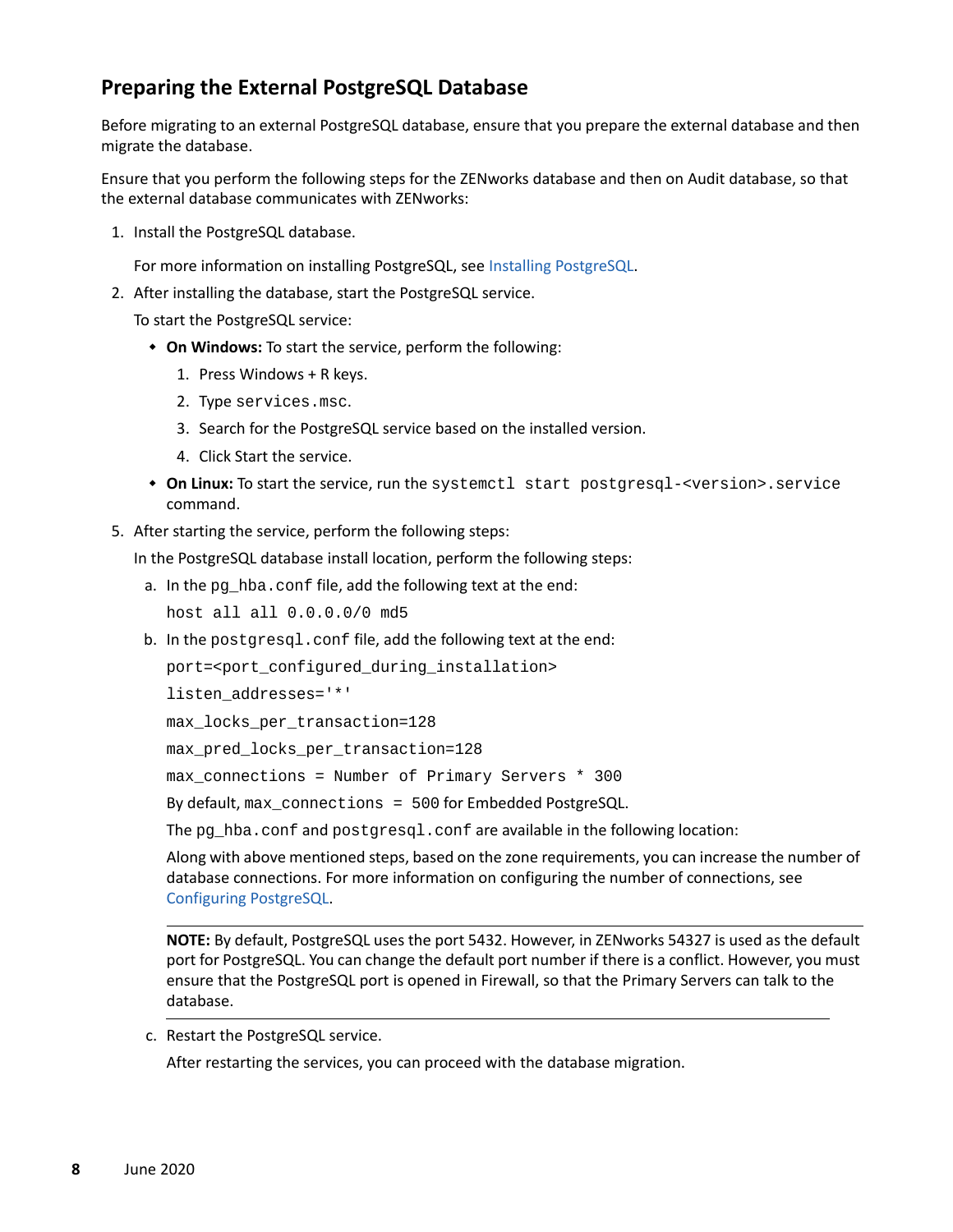### **NOTE:** Ensure that the port is opened in Firewall, so that all the Primary Servers can talk to the database.

### **Prerequisites**

If you are migrating to an External PostgreSQL database, then ensure that the following prerequisites are met:

- The Management Zone should be at the version.
- The Migration Tool can be executed by users with following access:
	- Administrator (Windows) or root (Linux/Appliance)
	- ZENworks Super Administrator
- The database migration can be initiated on any Primary Server.
- External PostgreSQL database should be setup and ready for the migration. For more information and steps to setup the PostgreSQL database, see [Preparing the External PostgreSQL Database](#page-7-0) section.
- If you have more than one Primary Server in your zone, then ensure that the *zenserver* and *zenloader* services are manually stopped on all the other Primary Servers in the zone.

(conditional) If ZENworks monitor service exists and running, then ensure that the service is also stopped on all the other Primary Servers.

The services can be stopped on each Primary Server by using the following command:

**IMPORTANT:** If the services are not stopped on all the other Primary Servers in the zone, then database migration is terminated.

### **Pre-migration Tasks**

For External PostgreSQL database migration, ensure that you perform the following pre-migration tasks:

- Ensure that you take a backup of the database.
- **Ensure that you take a backup of the configuration files (** $zdm$ **. xml,**  $z$ **enaudit. xml,** dmaccounts.properties, dmmappings.properties and zenaudit\_dmaccounts.properties) that are available in the following location:

### **Procedure**

To migrate the data to an External PostgreSQL database, perform the following steps:

- 1. Extract the db-migration-tool-<version>.zip file to a temporary location in the server on which you will initiate the database migration.
- 2. Open the command prompt as an Administrator or a root user, and then run the database migration tool as shown below:

Before initiating the migration, ensure that you optimize the migration. For more information, see [Optimizing the Database Migration.](#page-1-0)

 **On Windows:** %ZENWORKS\_HOME%/share/java/bin/java.exe -jar <location of dbmigration-tool-<version>.jar>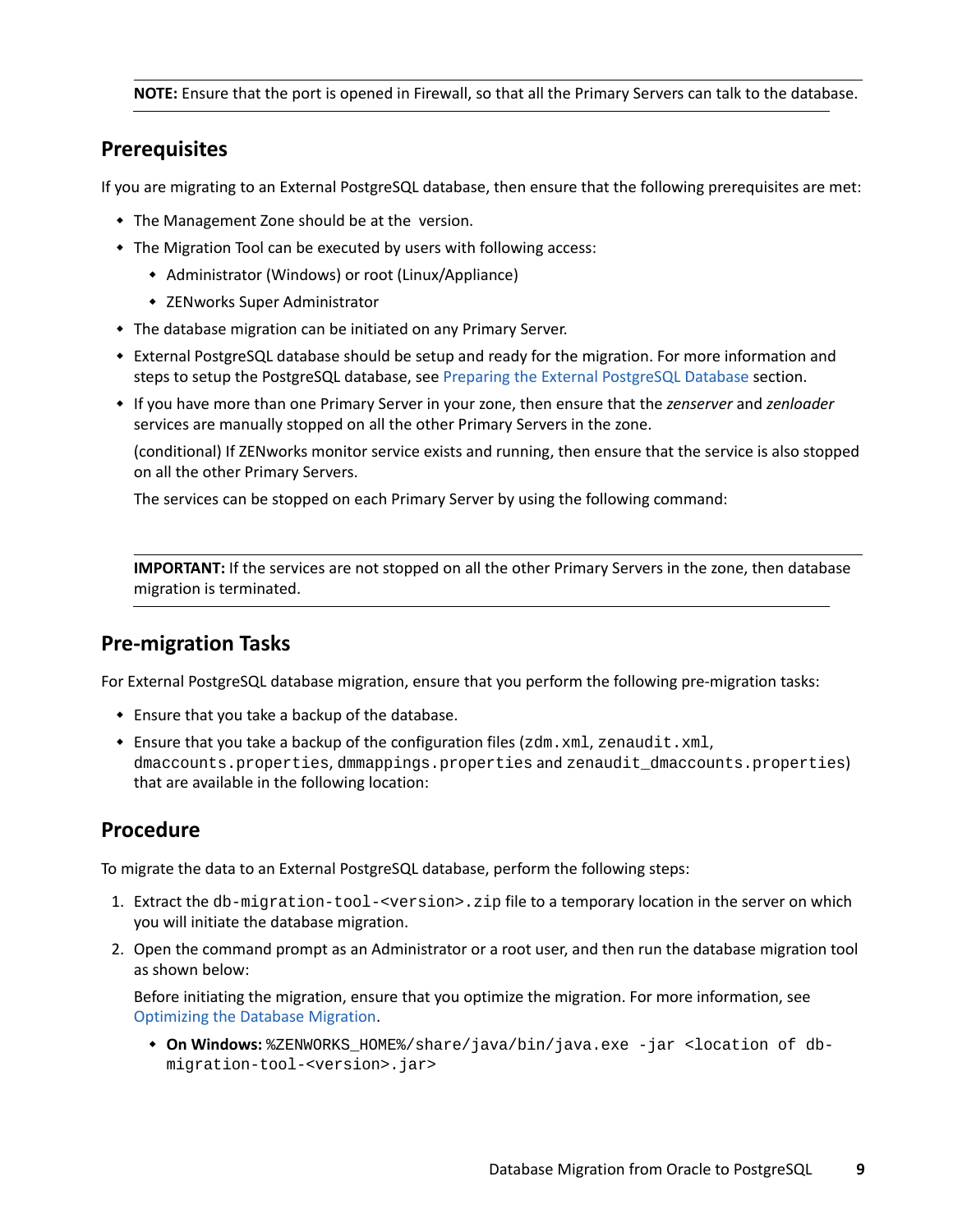- **On Linux/Appliance:** /opt/novell/zenworks/ZeUS/jre/bin/java -jar <location of db-migration-tool-<version>.jar>
- 3. Ensure that you read the displayed instructions, and then proceed with the migration.
- 4. Enter the ZENworks administrator user name and password.

If you have more than one Primary Server in the zone, then a check is performed to identify if ZENworks services are stopped on the other Primary Servers.

If the services are running on the other Primary Servers, then the migration is terminated and displays list of servers on which services are still running. Ensure that the services are stopped by running the command on the reported servers.

ZDC is automatically launched and validates the Oracle database schema, if any errors are identified, then the database migration is terminated. Ensure that you resolve the issues and then restart the migration.

For more information on accessing the ZDC Report, see [Viewing the ZDC Error Report](#page-21-1)

- 5. Select the target database type for ZENworks database. In this scenario, select External PostgreSQL for the ZENworks database, and then perform the following steps:
	- a. Enter the IP address or host name of the PostgreSQL database server.
	- b. Enter the port used by the PostgreSQL database server.

**NOTE:** By default, PostgreSQL uses the port 5432. However, in ZENworks 54327 is used as the default port for PostgreSQL. You can change the default port number if there is a conflict. However, you must ensure that the PostgreSQL port is opened in Firewall, so that the Primary Servers can talk to the database.

c. Specify whether you want to create a new database or use an existing database.

To create a new database, continue to step d.

To use an existing database, skip to step e.

- d. To migrate to a new database, perform the following steps:
	- i. Enter the ZENworks database (PostgreSQL) server administrator user name.
	- ii. Enter the ZENworks database (PostgreSQL) server administrator password.
	- iii. Enter the ZENworks database user name for PostgreSQL.
	- iv. Enter the ZENworks database password for PostgreSQL.
	- v. Enter a name for the ZENworks database. For more information, see [PostgreSQL Naming](#page-28-2)  [Convention.](#page-28-2)

**NOTE:** After entering all the details, the tool verifies the PostgreSQL administrator credentials to connect to the database.

- e. To migrate to an existing database, perform the following:
	- i. Enter the database user name.
	- ii. Enter the ZENworks database password.
	- iii. Enter the ZENworks database name.

**NOTE:** After entering all the details, the tool verifies the ZENworks database user credentials to connect to the database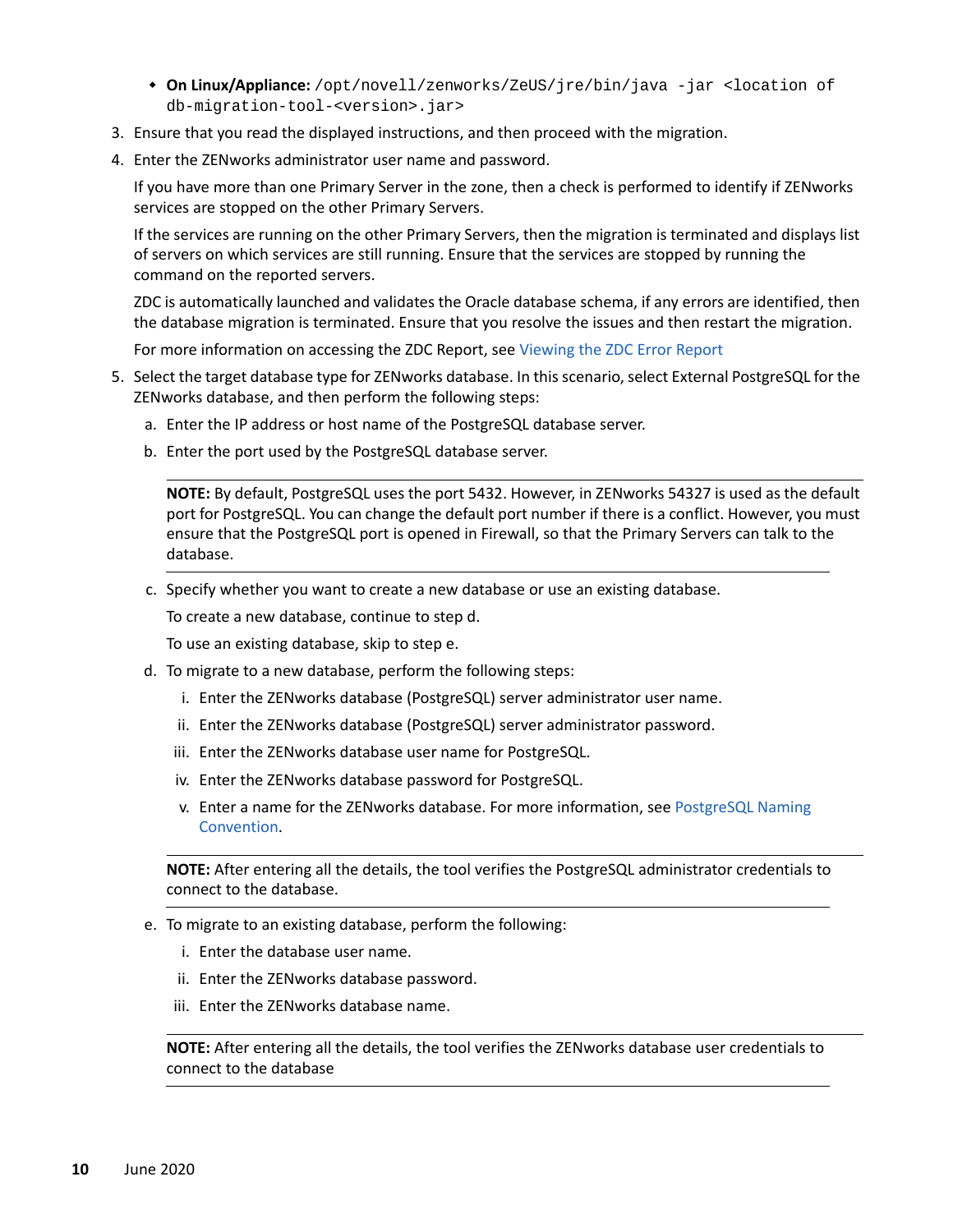6. Select the target database type for the Audit database. In this scenario, select External PostgreSQL for the Audit database.

For External PostgreSQL as the target Audit database, perform the following steps:

- a. Enter the IP address or host name of the PostgreSQL Audit database server.
- b. Enter the port used by the PostgreSQL Audit database server.
- c. Specify whether you want to create a new database or use an existing database.

To create a new database, continue to step d.

To use an existing database, skip to step e.

- d. To migrate to a new database, perform the following steps:
	- i. Enter the Audit database (PostgreSQL) server administrator user name.
	- ii. Enter the Audit database (PostgreSQL) server administrator password.
	- iii. Enter the Audit database user name for PostgreSQL.
	- iv. Enter the Audit database password for PostgreSQL.
	- v. Enter a name for the Audit database. For more information, see [PostgreSQL Naming Convention](#page-28-2).

**NOTE:** After entering all the details, the tool verifies the PostgreSQL administrator credentials to connect to the database.

- e. To migrate to an existing database, perform the following:
	- i. Enter the Audit database user name.
	- ii. Enter the Audit database password.
	- iii. Enter the Audit database name.

**NOTE:** After specifying all the credentials, the tool verifies the audit database user credentials to connect to the database.

7. To start the migration, press Enter. The data will be migrated to the PostgreSQL database.

At any point, if the migration is terminated, you have an option to resume the migration from the point where it was halted, or you can restart the migration. For more information see, [Resuming or Restarting](#page-27-0)  [the Database Migration](#page-27-0). In any case, if the database migration fails, the zone is rolled back to use the Oracle database.

- 8. After the migration is completed, the migration details are displayed: For more information, see ["Verifying](#page-20-0)  [the Database Migration" on page 21](#page-20-0).
- 9. After successfully migrating the data, ensure that you perform the steps specified in the Post-migration Tasks section.

### **Post-migration Tasks**

If you have more than one Primary Server in your zone, then after successfully migration, ensure that you perform the following steps on the other Primary Servers:

1. Before starting services on the other Primary Servers and to use the newly configured PostgreSQL database, copy the zdm.xml, zenaudit.xml, dmaccounts.properties, dmmappings.properties, and zenaudit\_dmaccounts.properties files to the other Primary Servers.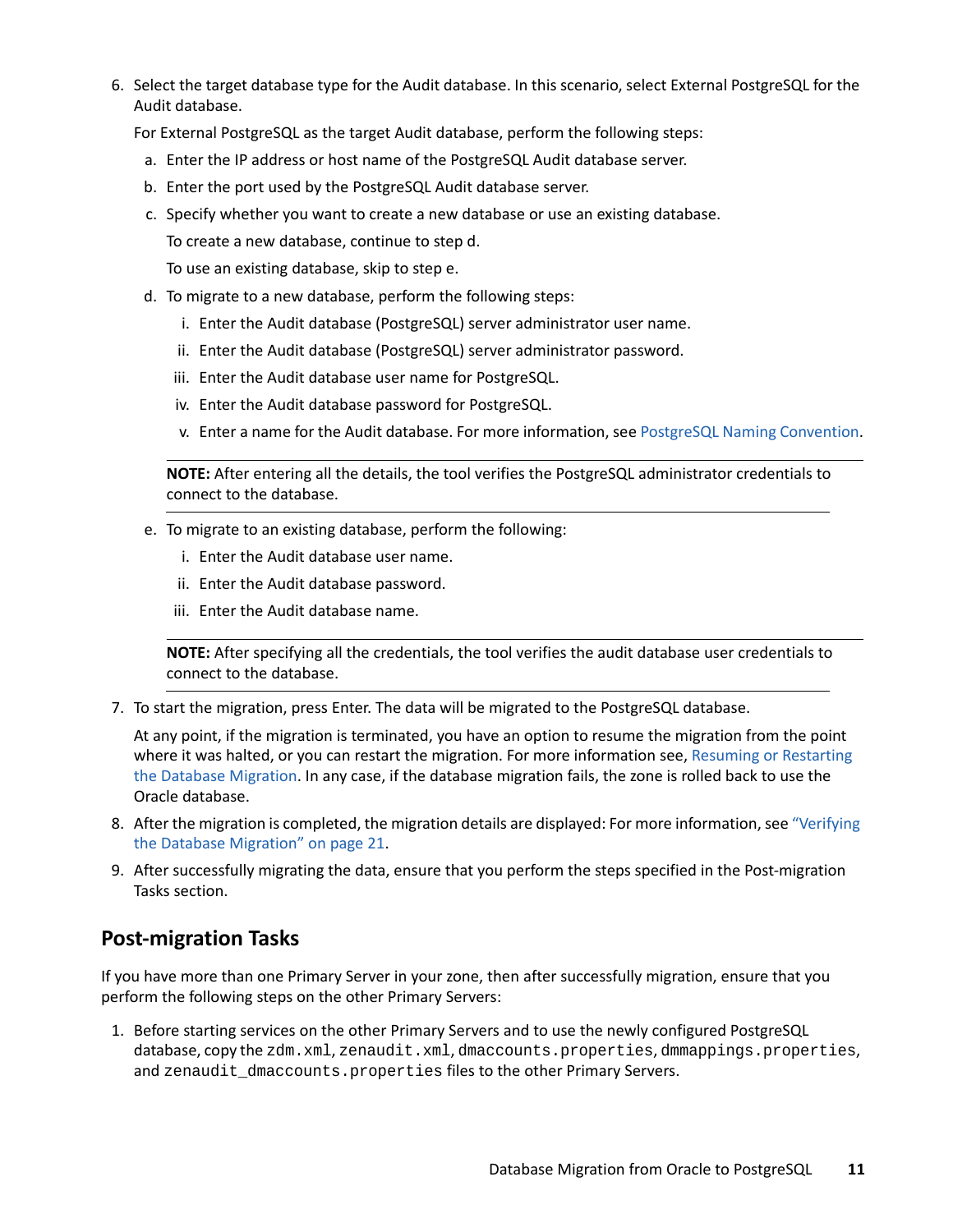These files should be copied from the following location in the Primary Server on which migration was successful, to the same location on the other Primary Servers:

- 2. Copy the SearchConfig.xml file available in the following location to the same location on the other Primary Servers:
- 3. Start the services on the other Primary Servers by running the following command:

**NOTE:** If the PostgreSQL services are not listed, then Start or Stop the PostgreSQL service manually.

- **On Windows:** To Start or Stop the service, perform the following:
	- 1. Press Windows + R keys.
	- 2. Type services.msc.
	- 3. Search for the PostgreSQL service based on the installed version.
	- 4. Click Start or Stop the service.
- **On Linux:** To start or stop the service, run the systemctl start postgresql- <version>.service or systemctl stop postgresql-<version>.service command.
- **On Appliance:** To start or stop the service run, the systemctl start zenpostgresql or systemctl stop zenpostgresql command.

**IMPORTANT:** Before migrating the database, if you had configured the Vertica database in your zone, then after migration, ensure that you re-create the Kafka connectors in the zone, to resume the syncing of data from the new database to Vertica. To re-create the connectors, you need to run the command zman serverrole-kafka-recreate-connectors -f on one of the servers in which Kafka is installed. While executing this command, ensure that the source database is up and running. After the Kafka connectors are created successfully, you can then disable the source database. For more information, see the [Vertica Reference Guide](https://www.novell.com/documentation/zenworks-2020-update-2/pdfdoc/zen_vertica/zen_vertica.pdf#readme).

# <span id="page-11-0"></span>**Performing Database Migration using the Silent Migration Feature**

Using the silent database migration, you can migrate the database with zero administration and you will not be prompted for any inputs. The silent database migration, can be performed by using a configuration () file. Based on requirements, you can use the configuration file to migrate to an embedded or an external database. The input details specified in the configuration file will be considered during the database migration to PostgreSQL.

**NOTE:** Whenever you are performing the silent migration, ensure that you create a new configuration file.

### **Preparing and Performing the Silent Migration**

Depending on your target database, refer to any of the following sections to prepare the configuration file:

- ["Preparing the Configuration File for Embedded Database Migration" on page 13](#page-12-0)
- ["Preparing the Configuration File for External Database Migration" on page 13](#page-12-1)
- ["Restart or Resume the Silent Database Migration" on page 15](#page-14-0)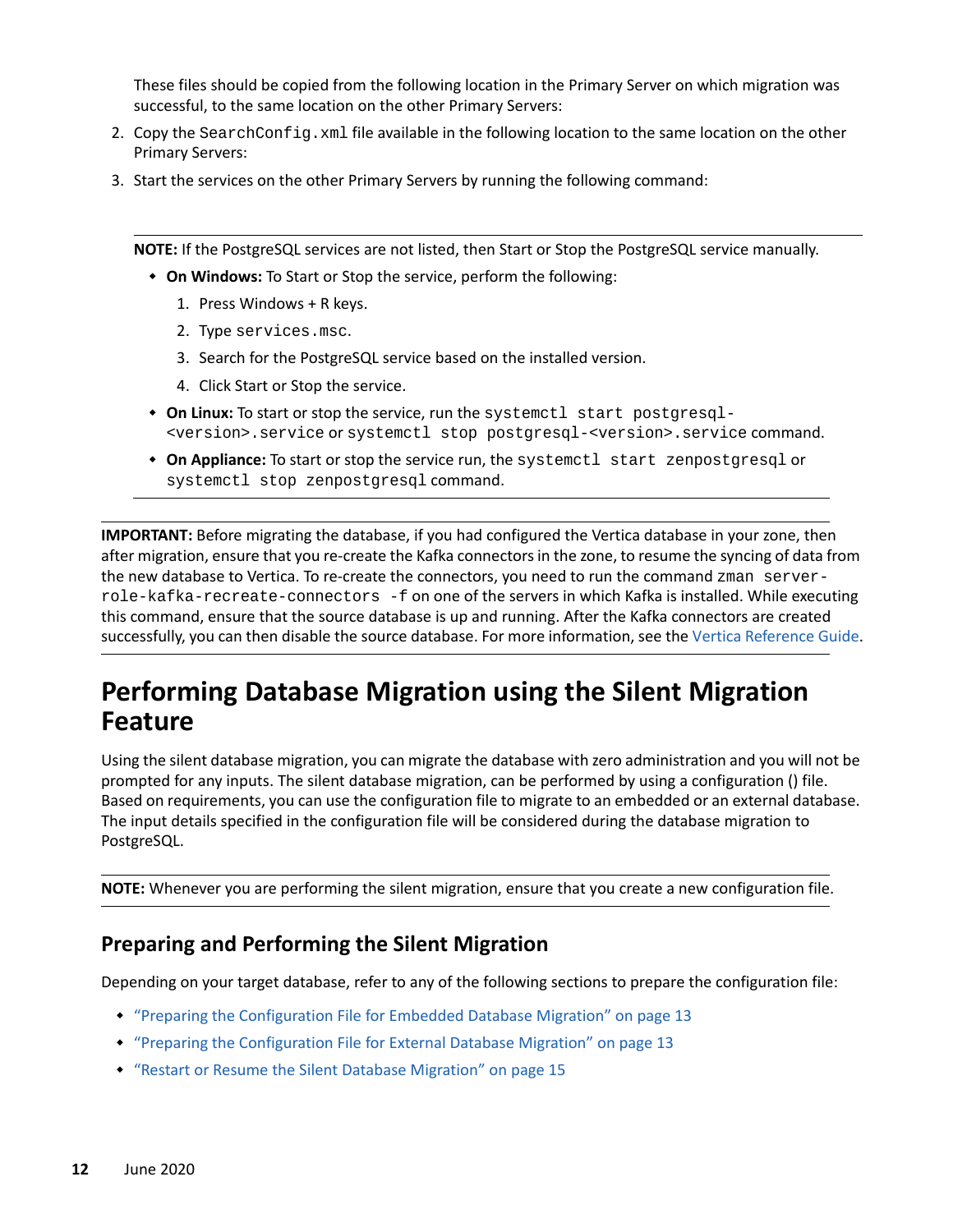### <span id="page-12-0"></span>**Preparing the Configuration File for Embedded Database Migration**

If you are migrating to an embedded PostgreSQL database, then perform the following steps to prepare the configuration file:

**IMPORTANT:** If any of the specified parameter is invalid or incorrect, then the database migration fails and the database cannot be reverted to the previous version.

- **1** Create a file and add the following parameters:
	- **zenworks.configure.debug.silent:** To enable the silent database migration, set this parameter to true.
	- **DBMigrateConfigureAction.DB\_MIGRATE\_TYPE:** Specify if you want to migrate the ZENworks database to an embedded or an external database

To migrate to an embedded database, specify **true,false**.

To migrate to an external database, specify **false,true**.

 **DBMigrateConfigureAction.AUDIT\_DB\_MIGRATE\_TYPE:** Specify if you want to migrate the Audit database to an embedded or an external database.

To migrate to an embedded database, specify **true,false**.

To migrate to an external database, specify **false,true**.

For additional information, see ["Embedded PostgreSQL Database Migration" on page 15](#page-14-1)

- **2** After updating the file, ensure that you copy the file to the following location:
- **3** Initiate the database migration. For more information, see ["Migrating to an Embedded PostgreSQL](#page-4-0)  [Database" on page 5](#page-4-0).

At any point, if the migration is terminated, you have an option to resume the migration from the point where it was halted, or you can restart the migration. For more information see, ["Restart or Resume the Silent](#page-14-0)  [Database Migration" on page 15](#page-14-0)

### <span id="page-12-1"></span>**Preparing the Configuration File for External Database Migration**

If you are migrating to an external PostgreSQL database (ZENworks and Audit), then perform the following steps to prepare the configuration file:

**IMPORTANT:** If any of the specified parameter is invalid or incorrect, then the database migration fails and the database cannot be reverted to the previous version.

**1** Create a file and add the following parameters:

**For ZENworks Database:** For ZENworks database, add the following parameters:

- **zenworks.configure.debug.silent** Set this parameter to true to enable the silent database migration.
- **DBMigrateConfigureAction.DB\_MIGRATE\_TYPE:** Specify if you want to migrate the ZENworks database to an embedded or an external database

To migrate to an external database, specify **false,true**.

To migrate to an embedded database, specify **true,false**.

 **DBMigrateConfigureAction.DB\_MIGRATE\_SERVER\_ADDRESS:** Specify the IP address of the external database server.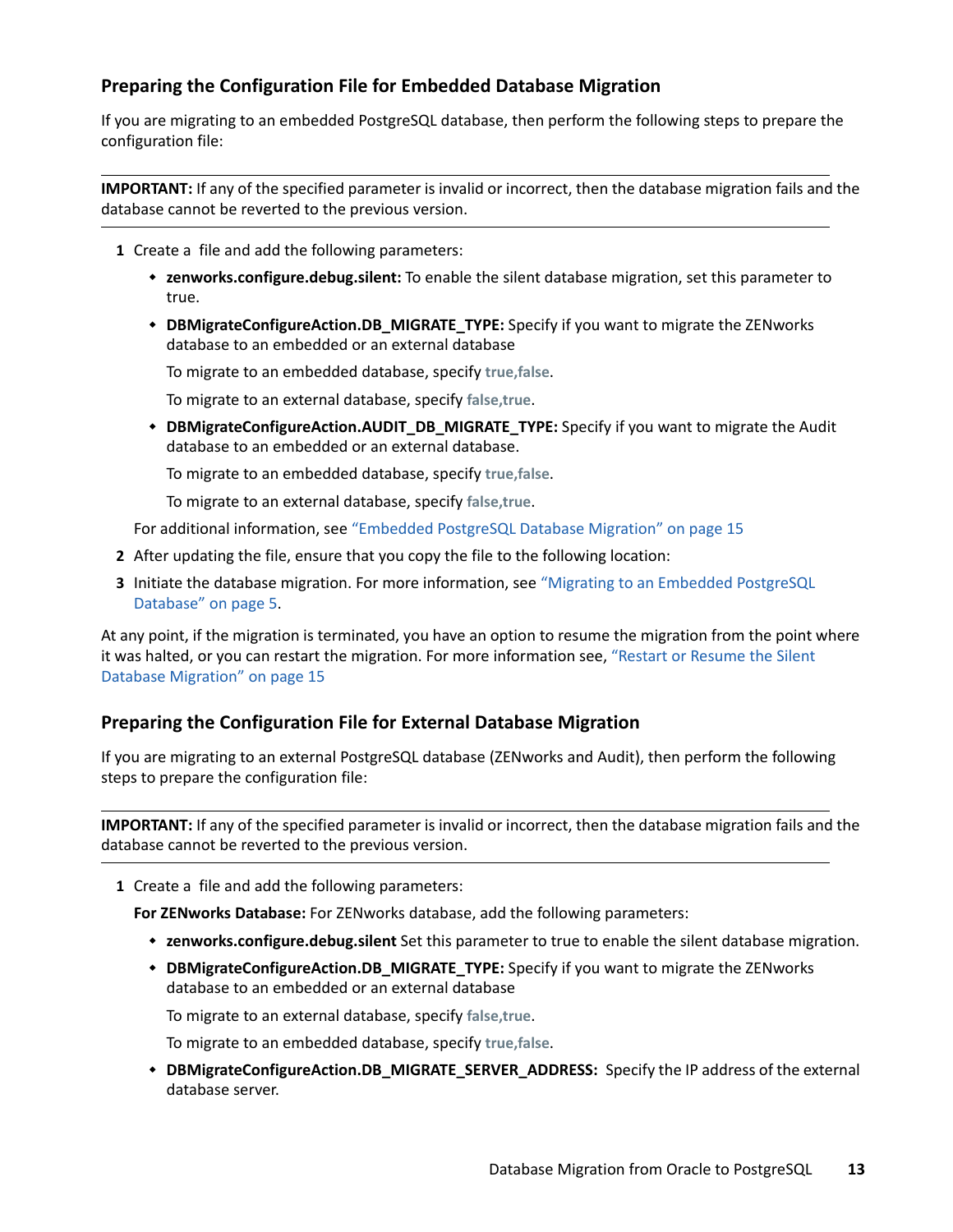- **DBMigrateConfigureAction.DB\_MIGRATE\_SERVER\_PORT:** Specify the port number used by the external database server.
- **DBMigrateConfigureAction.DB\_MIGRATE\_ADMIN\_USER:** Specify the ZENworks database server administrator user name.
- **DBMigrateConfigureAction.DB\_MIGRATE\_ADMIN\_PASSWORD:** Specify the ZENworks database server administrator password.
- **DBMigrateConfigureAction.DB\_MIGRATE\_ACCESS\_USER:** Specify the ZENworks database user name.
- **DBMigrateConfigureAction.DB\_MIGRATE\_ACCESS\_PASSWORD:** Specify the ZENworks database password.
- **DBMigrateConfigureAction.DB\_MIGRATE\_DB\_NAME:** Specify the name of the database.
- **DBMigrateConfigureAction.CREATE\_NEW\_EXTERNAL\_DATABASE:** Specify true you want to create a new database, else specify false.

**For Audit Database:** For audit database, add the following parameters:

 **DBMigrateConfigureAction.AUDIT\_DB\_MIGRATE\_TYPE:** Specify if you want to migrate the Audit database to an embedded or an external database

To migrate to an external database, specify **false,true**.

To migrate to an embedded database, specify **true,false**.

- **DBMigrateConfigureAction.AUDIT\_DB\_MIGRATE\_SERVER\_ADDRESS:** Specify the IP address of the external database server.
- **DBMigrateConfigureAction.AUDIT\_DB\_MIGRATE\_SERVER\_PORT:** Specify the port number used by the external database server.
- **DBMigrateConfigureAction.AUDIT\_DB\_MIGRATE\_ADMIN\_USER:** Specify the ZENworks Audit database server administrator user name.
- **DBMigrateConfigureAction.AUDIT\_DB\_MIGRATE\_ADMIN\_PASSWORD:** Specify the ZENworks Audit database server administrator password.
- **DBMigrateConfigureAction.AUDIT\_DB\_MIGRATE\_ACCESS\_USER:** Specify the ZENworks Audit database user name.
- **DBMigrateConfigureAction.AUDIT\_DB\_MIGRATE\_ACCESS\_PASSWORD:** Specify the ZENworks Audit database password.
- **DBMigrateConfigureAction.AUDIT\_DB\_MIGRATE\_DB\_NAME:** Specify the name of the database.
- **DBMigrateConfigureAction.CREATE\_NEW\_EXTERNAL\_AUDIT\_DATABASE:** Specify true if you want to create a new database, else specify false.

For additional information, see ["External PostgreSQL Database Migration" on page 15](#page-14-2)

- **2** After updating the file, ensure that you copy the file to the following location:
- **3** Initiate the database migration. For more information, see ["Migrating to an External PostgreSQL](#page-6-0)  [database" on page 7](#page-6-0).

At any point, if the migration is terminated, you have an option to resume the migration from the point where it was halted, or you can restart the migration. For more information see, ["Restart or Resume the Silent](#page-14-0)  [Database Migration" on page 15](#page-14-0)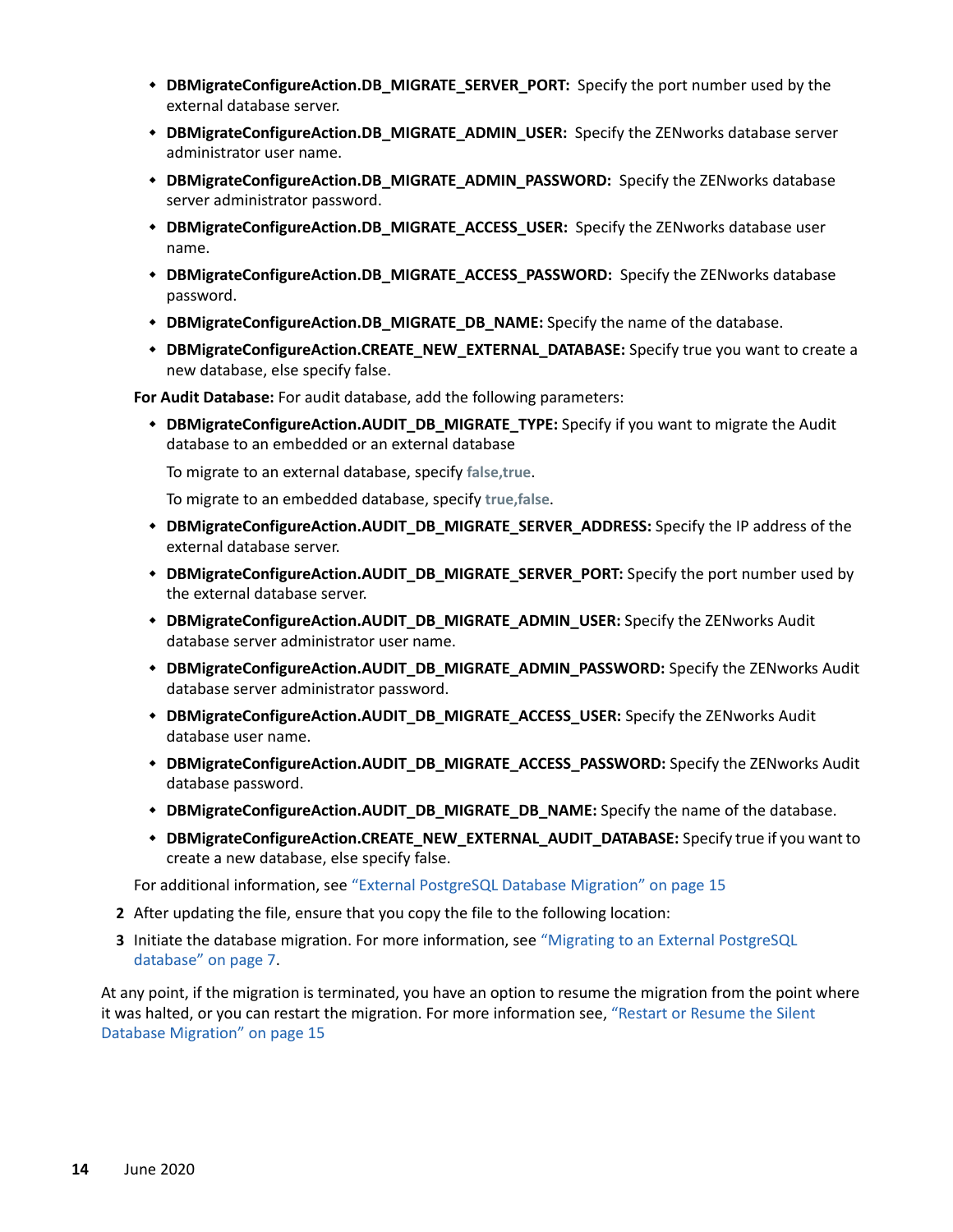### <span id="page-14-0"></span>**Restart or Resume the Silent Database Migration**

To restart or resume the database migration, add the

DBMigrateConfigureAction.DB\_MIGRATE\_RESTART\_OR\_RESUME parameter along with the other parameters mentioned in above sections, and then re-initiate the migration.

- To restart the migration, specify DBMigrateConfigureAction.DB\_MIGRATE\_RESTART\_OR\_RESUME=**true,false**
- To resume the migration, specify DBMigrateConfigureAction.DB\_MIGRATE\_RESTART\_OR\_RESUME=**false,true**

For additional information, see ["Examples for Silent Database Migration" on page 15](#page-14-3)

### <span id="page-14-3"></span>**Examples for Silent Database Migration**

- ["Embedded PostgreSQL Database Migration" on page 15](#page-14-1)
- ["External PostgreSQL Database Migration" on page 15](#page-14-2)
- ["Restarting the PostgreSQL Database" on page 16](#page-15-1)
- ["Resuming the PostgreSQL Database Migration" on page 16](#page-15-2)

### <span id="page-14-1"></span>**Embedded PostgreSQL Database Migration**

In this example, both ZENworks and Audit databases are migrated to an embedded PostgreSQL database.

- **zenworks.configure.debug.silent= true**
- **DBMigrateConfigureAction.DB\_MIGRATE\_TYPE= true,false**
- **DBMigrateConfigureAction.AUDIT\_DB\_MIGRATE\_TYPE= true,false**

### <span id="page-14-2"></span>**External PostgreSQL Database Migration**

In this example, both ZENworks and Audit databases are migrated to an external PostgreSQL database.

For ZENworks Database:

- **zenworks.configure.debug.silent= true**
- **DBMigrateConfigureAction.DB\_MIGRATE\_TYPE= false,true**
- **DBMigrateConfigureAction.DB\_MIGRATE\_SERVER\_ADDRESS=** 10.71.68.129
- **DBMigrateConfigureAction.DB\_MIGRATE\_SERVER\_PORT=** 54327
- **DBMigrateConfigureAction.DB\_MIGRATE\_ADMIN\_USER=** postgres
- **DBMigrateConfigureAction.DB\_MIGRATE\_ADMIN\_PASSWORD=** password123
- **DBMigrateConfigureAction.DB\_MIGRATE\_ACCESS\_USER=** zuser
- **DBMigrateConfigureAction.DB\_MIGRATE\_ACCESS\_PASSWORD=** password123
- **DBMigrateConfigureAction.DB\_MIGRATE\_DB\_NAME=** zendb
- **DBMigrateConfigureAction.CREATE\_NEW\_EXTERNAL\_DATABASE=** true

For Audit database:

**DBMigrateConfigureAction.AUDIT\_DB\_MIGRATE\_TYPE= false,true**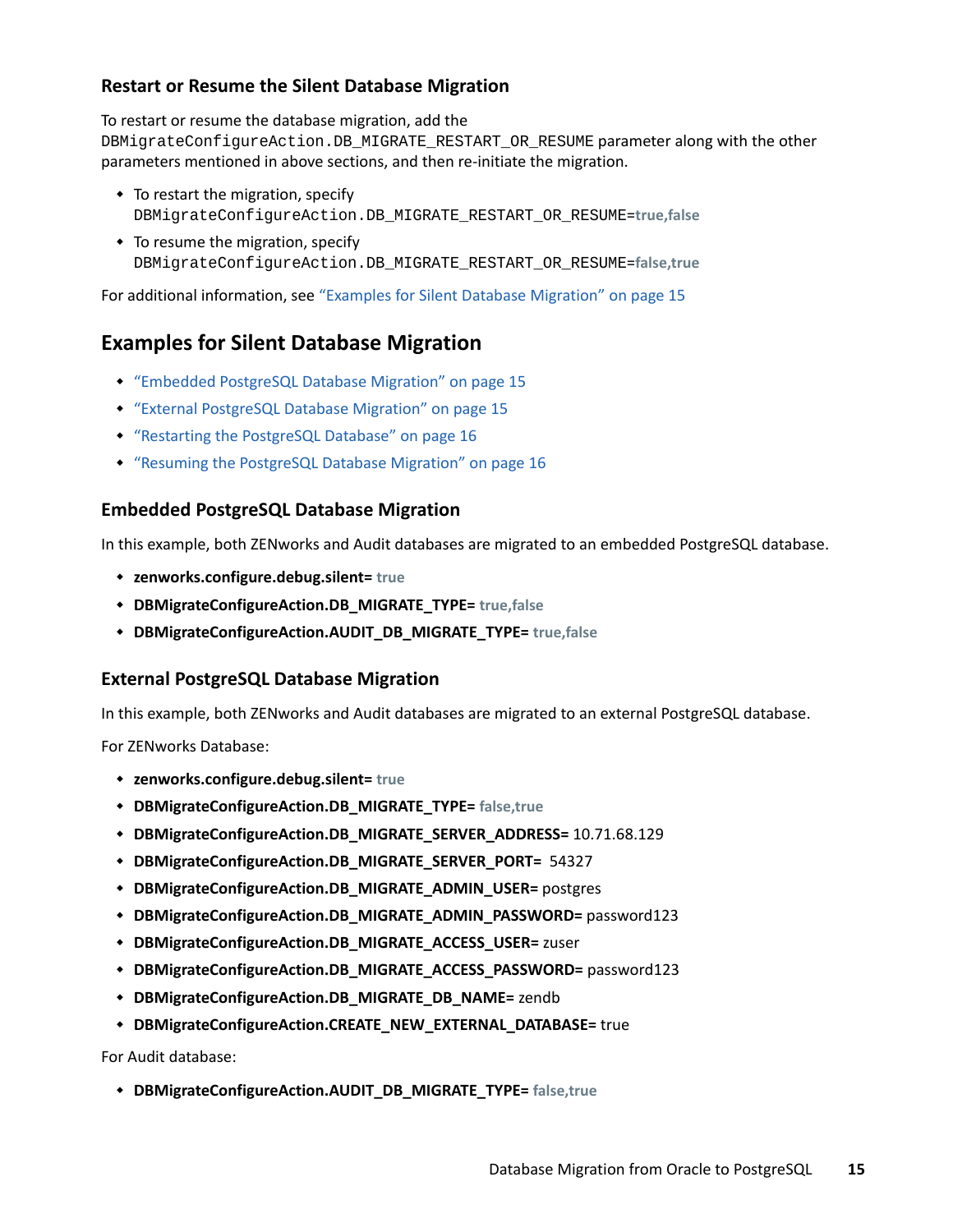- **DBMigrateConfigureAction.AUDIT\_DB\_MIGRATE\_SERVER\_ADDRESS=** 10.71.68.129
- **DBMigrateConfigureAction.AUDIT\_DB\_MIGRATE\_SERVER\_PORT=** 54327
- **DBMigrateConfigureAction.AUDIT\_DB\_MIGRATE\_ADMIN\_USER=** postgres
- **DBMigrateConfigureAction.AUDIT\_DB\_MIGRATE\_ADMIN\_PASSWORD=** password123
- **DBMigrateConfigureAction.AUDIT\_DB\_MIGRATE\_ACCESS\_USER=** audituser
- **DBMigrateConfigureAction.AUDIT\_DB\_MIGRATE\_ACCESS\_PASSWORD=** password123
- **DBMigrateConfigureAction.AUDIT\_DB\_MIGRATE\_DB\_NAME=** zenauditdb
- **DBMigrateConfigureAction.CREATE\_NEW\_EXTERNAL\_AUDIT\_DATABASE:** true

### <span id="page-15-1"></span>**Restarting the PostgreSQL Database**

To restart the database migration, the configuration file should include the following parameter along with the other parameters: DBMigrateConfigureAction.DB\_MIGRATE\_RESTART\_OR\_RESUME=**true,false**

### <span id="page-15-2"></span>**Resuming the PostgreSQL Database Migration**

If the database migration was terminated, then to resume the database migration, the configuration file should include the following parameter:

To resume the migration, specify DBMigrateConfigureAction.DB\_MIGRATE\_RESTART\_OR\_RESUME=**false,true**

# <span id="page-15-0"></span>**Installing PostgreSQL**

- ["Installing PostgreSQL on Windows" on page 16](#page-15-3)
- ["Installing PostgreSQL on Linux/Appliance" on page 19](#page-18-0)
- ["Preparing the External PostgreSQL Database" on page 20](#page-19-0)

### <span id="page-15-3"></span>**Installing PostgreSQL on Windows**

Download and install the required version of PostgreSQL.

The PostgreSQL can be downloaded from [PostgreSQL for Windows](https://www.postgresql.org/download/windows/) (https://www.postgresql.org/download/ windows/).

**NOTE:** The link redirects to an external site that is subject to change without prior notice.

Depending on the ZENworks version, download and install the supported version of PostgreSQL. For more information on supported versions, see the following table:

| <b>ZENworks Version</b> | <b>Supported PostgreSQL Version</b>                                                                    |
|-------------------------|--------------------------------------------------------------------------------------------------------|
| ZENworks 2020 Update 2  | PostgreSQL 12.x as an Embedded Database and PostgreSQL 11.x, 12.x and 13.x as an<br>External database. |

After installing PostgreSQL, continue with the steps specified in the [Preparing the External PostgreSQL](#page-7-0)  [Database](#page-7-0) section.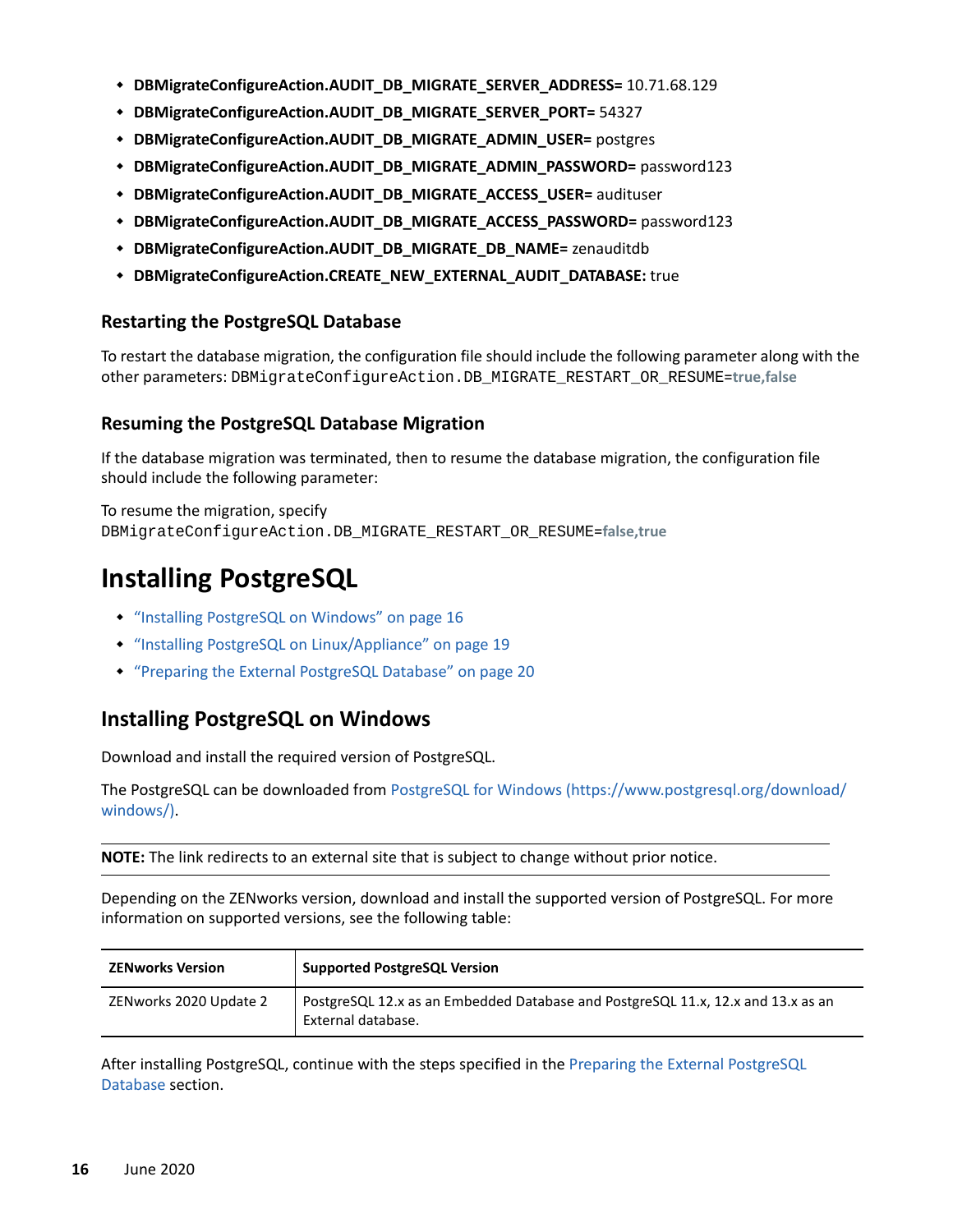### **Example: Installing PostgreSQL 9.6 on Windows**

To install PostgreSQL 9.6 on a Windows device, perform the following steps:

- 1. After downloading the PostgreSQL 9.6 binary package, double click the downloaded installer file (PostgreSQL 9.6). An installation wizard is displayed, which guides you through multiple steps involved in installing the PostgreSQL database.
- 2. Click Next.

| 劑                               | Setup                                                         | x<br>o<br>- |
|---------------------------------|---------------------------------------------------------------|-------------|
| Packaged by:<br><b>POSTGRES</b> | Setup - PostgreSQL<br>Welcome to the PostgreSQL Setup Wizard. |             |
| PostgreSQL                      |                                                               |             |
|                                 |                                                               |             |
|                                 |                                                               |             |
|                                 |                                                               |             |
|                                 | $<$ Back<br>Next >                                            | Cancel      |

- 3. Specify the installation directory where the PostgreSQL should be installed, and then click Next.
- 4. Select a directory in which the PostgreSQL data should be stored.

It is recommended to use the default directory.

| 剦                     | Setup                                                                                                            |                  | x<br>о |
|-----------------------|------------------------------------------------------------------------------------------------------------------|------------------|--------|
| <b>Data Directory</b> |                                                                                                                  |                  |        |
|                       | Please select a directory under which to store your data.<br>Data Directory : \Program Files\PostgreSQL\9.6\data | <b>RO</b>        |        |
| InstallBuilder        |                                                                                                                  | $Back$<br>Next > | Cancel |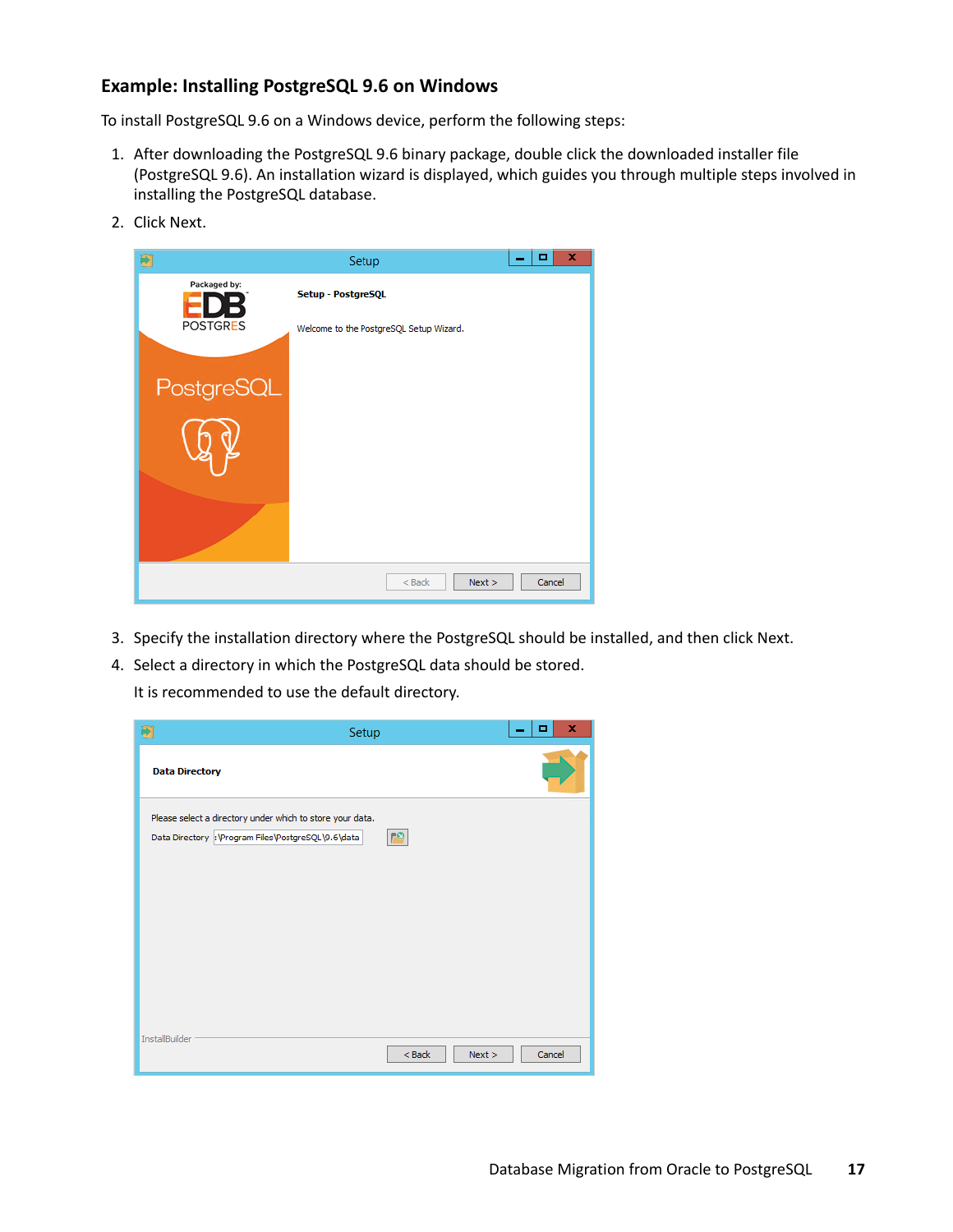5. Specify the password for the database superuser (postgres), and then click Next.

| 刪                           | Setup                                                                | x<br>о |
|-----------------------------|----------------------------------------------------------------------|--------|
| <b>Password</b>             |                                                                      |        |
| Password<br>Retype password | Please provide a password for the database superuser (postgres).<br> |        |
| InstallBuilder              | $<$ Back<br>Next >                                                   | Cancel |

6. Specify the port for PostgreSQL. By default ZENworks uses 54327 as the post. If required, you can use a different port number.

**NOTE:** By default, PostgreSQL uses the port 5432. However, in ZENworks 54327 is used as the default port for PostgreSQL. You can change the default port number if there is a conflict. However, you must ensure that the PostgreSQL port is opened in Firewall, so that the Primary Servers can talk to the database.

- 7. Select the default locale used by the database, and then click Next.
- 8. Click Next to start PostgreSQL installation.

| Ð                                                                    | Setup      |                    | о                                            | x |
|----------------------------------------------------------------------|------------|--------------------|----------------------------------------------|---|
| <b>Installing</b>                                                    |            |                    |                                              |   |
| Please wait while Setup installs PostgreSQL on your computer.        |            |                    |                                              |   |
|                                                                      | Installing |                    |                                              |   |
| Unpacking C:\Program []ser\server_groups\servers\model_validation.js |            |                    |                                              |   |
|                                                                      |            |                    |                                              |   |
|                                                                      |            |                    |                                              |   |
|                                                                      |            |                    |                                              |   |
|                                                                      |            |                    |                                              |   |
|                                                                      |            |                    |                                              |   |
|                                                                      |            |                    |                                              |   |
|                                                                      |            |                    |                                              |   |
|                                                                      |            |                    |                                              |   |
|                                                                      |            |                    |                                              |   |
|                                                                      |            |                    |                                              |   |
| InstallBuilder                                                       |            |                    |                                              |   |
|                                                                      |            | $<$ Back<br>Next > | ,,,,,,,,,,,,,,,,,,,,,,,,,,,,,,,,,,<br>Cancel |   |

9. Click Finish to complete the installation.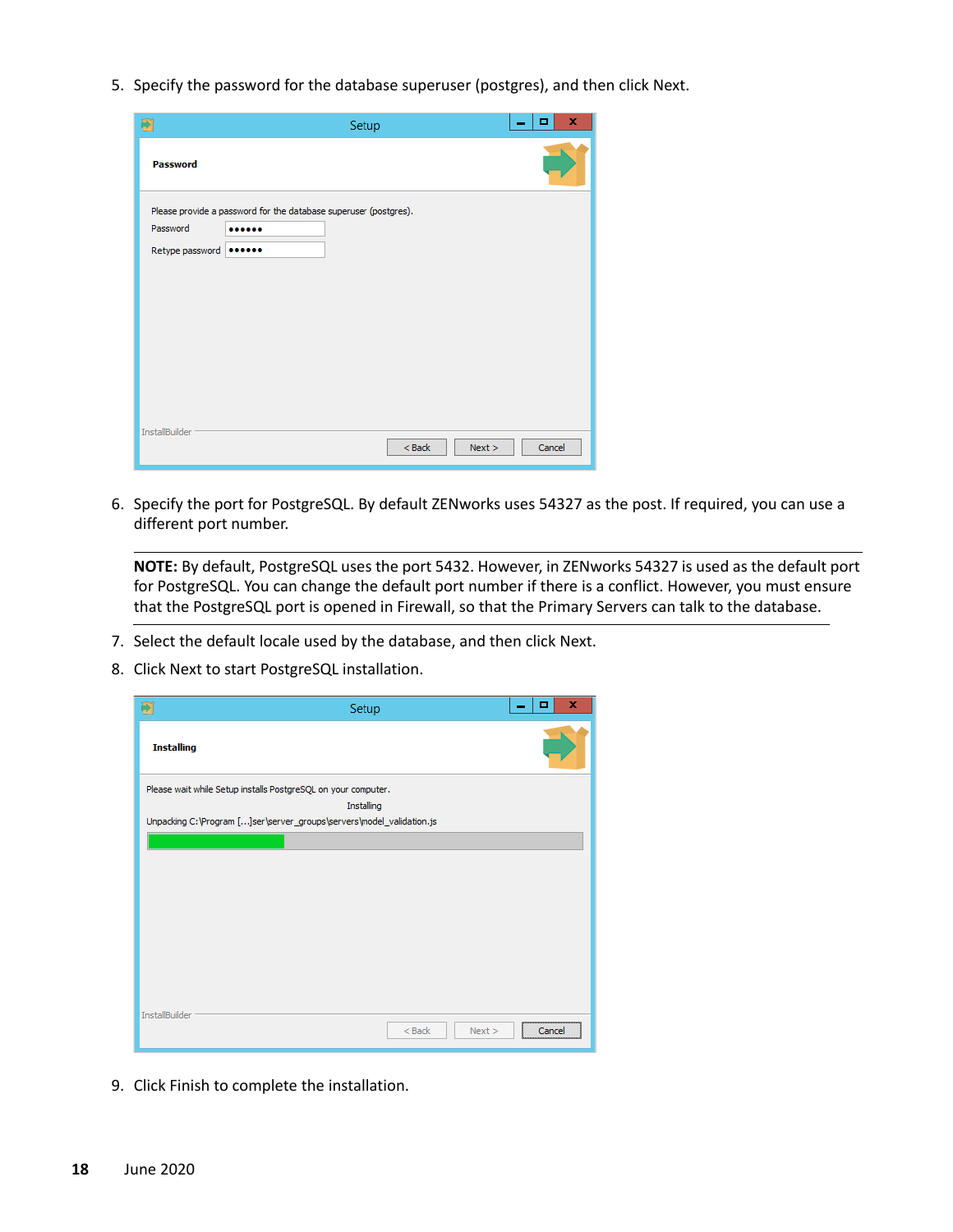If required, you can install Stack Builder by selecting the check box.

10. Continue with the steps specified in the [Preparing the External PostgreSQL Database](#page-7-0) section.

### <span id="page-18-0"></span>**Installing PostgreSQL on Linux/Appliance**

Download and install the required version of PostgreSQL.

The PostgreSQL can be downloaded from [PostgreSQL for Linux](https://www.postgresql.org/download/) (https://www.postgresql.org/download/).

**NOTE:** The link redirects to an external site that is subject to change without prior notice.

Depending on the ZENworks version, download and install the supported version of PostgreSQL. For more information on supported versions, see the following table:

| <b>ZENworks Version</b> | <b>Supported PostgreSQL Version</b>                                                                    |
|-------------------------|--------------------------------------------------------------------------------------------------------|
| ZENworks 2020 Update 2  | PostgreSQL 12.x as an Embedded Database and PostgreSQL 11.x, 12.x and 13.x as an<br>External database. |

After installing PostgreSQL, continue with the steps specified in the [Preparing the External PostgreSQL](#page-19-0)  [Database](#page-19-0) section.

### **Example: Installing PostgreSQL 11 on a SLES 12 Device**

In the following scenario, we are installing the latest version of PostgreSQL 11 on a SLES 12 SP 3 device.

- 1. Open the Terminal as a root user.
- 2. Add the PostgreSQL 11 repository by running the following command:

zypper addrepo https://download.postgresql.org/pub/repos/zypp/11/suse/sles-12 x86\_64 postgres

**NOTE:** The repo location is from an external site that is subject to change without prior notice.

Where *postgres* is the repo name.

- 3. To refresh the repositories, run zypper refresh.
- 4. After repo refresh, install the PostgreSQL database by running the zypper install postgresgl11server command.

Ensure that you install all the dependent packages.

5. Initialize the database by running the following command:

/usr/pgsql-11/bin/postgresql11-setup initdb

If database is not initialized, then folders required to store the data are not created.

- 6. After initializing the database, enable the PostgreSQL database by running the systemctl enable postgresql11.service command.
- 7. Start the PostgreSQL service by running the systemctl start postgresql11.service command.
- 8. Continue with the steps specified in the [Preparing the External PostgreSQL Database](#page-19-0) section.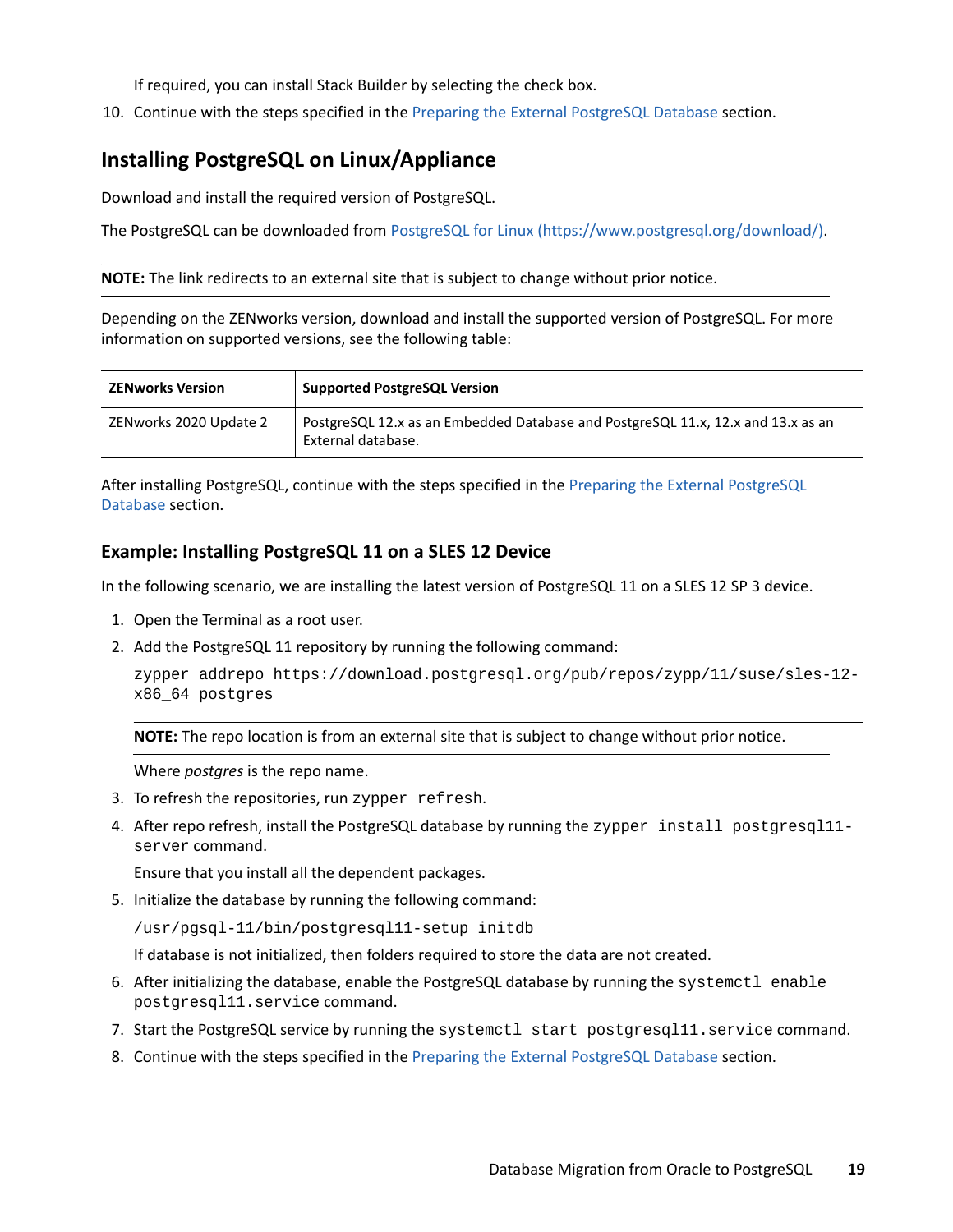### <span id="page-19-0"></span>**Preparing the External PostgreSQL Database**

If you are planning to using an external database, then ensure that you perform the following steps for the ZENworks database and then on Audit database, so that the external database communicates with ZENworks:

1. Install the PostgreSQL database.

For more information on installing PostgreSQL, see [Preparing the External PostgreSQL Database.](#page-19-0)

2. After installing the database, start the PostgreSQL service.

To start the PostgreSQL service:

- **On Windows:** To start the service, perform the following:
	- 1. Press Windows + R keys.
	- 2. Type services.msc.
	- 3. Search for the PostgreSQL service based on the installed version.
	- 4. Click Start the service.
- **On Linux/Appliance:** To start the service, run the systemctl start postgresql- <version>.service command.
- 5. After starting the service, perform the following steps:

In the PostgreSQL database install location, perform the following steps:

a. In the pg\_hba.conf file, add the following text at the end:

host all all 0.0.0.0/0 md5

b. In the postgresql.conf file, add the following text at the end:

port=54327

listen\_addresses='\*'

max\_locks\_per\_transaction=128

max\_pred\_locks\_per\_transaction=128

max\_connections = Number of Primary Servers \* 300

By default, max connections = 500 for Embedded PostgreSQL.

The pg\_hba.conf and postgresql.conf are available in the following location:

Along with above mentioned steps, based on the zone requirements, you can increase the number of database connections. For more information on configuring the number of connections, see [Configuring PostgreSQL](https://www.novell.com/documentation/zenworks-2020-update-2/pdfdoc/zen_sys_db_mgmt/zen_sys_db_mgmt.pdf#t41rl5gf8qdv1).

**NOTE:** By default, PostgreSQL uses the port 5432. However, in ZENworks 54327 is used as the default port for PostgreSQL. You can change the default port number if there is a conflict. However, you must ensure that the PostgreSQL port is opened in Firewall, so that the Primary Servers can talk to the database.

c. Restart the PostgreSQL service.

Now, you can proceed with the database migration.

**NOTE:** Ensure that the port is opened in Firewall, so that all the Primary Servers can talk to the database.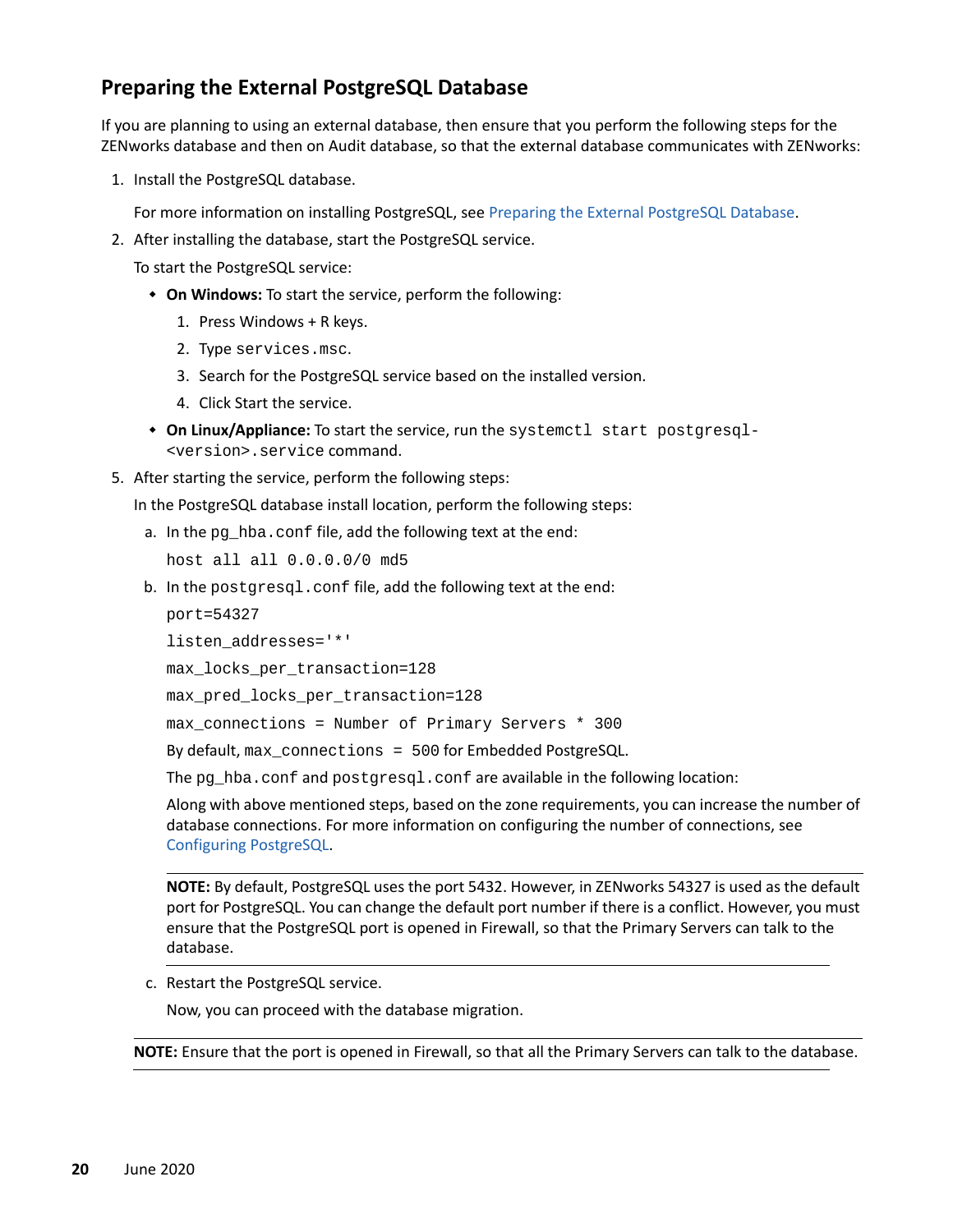# <span id="page-20-0"></span>**Verifying the Database Migration**

To verify whether the database migration was successful or not, perform any of the following:

 Log into ZCC, check the ZENworks Database Type in the Diagnostics page. If the type is PostgreSQL, then the migration is successful. If the type is other than PostgreSQL (ZENworks or Audit), then the migration has failed.

|        | <b>ZENworks Databases</b> |                  |            |         |           |  |
|--------|---------------------------|------------------|------------|---------|-----------|--|
|        |                           |                  |            |         |           |  |
| Status | Database Size             | Host             | Type       | Version | Schema    |  |
|        | 26 MB                     | 164.99.138.97    | PostgreSQI | 11.4    | Audit     |  |
|        | 376 MB                    | 164, 99, 138, 97 | PostgreSQL | 11.4    | ZENvrorle |  |

Check the log files available in the following location:

This is a consolidated file that includes ZDC, migration and data validation logs. Click Download All to download the log files in the ZIP format.

**NOTE:** To optimize the overall migration time, only row count check is performed for the Audit database.

# <span id="page-20-1"></span>**Reverting to the Source Database**

During the database migration, all the Oracle database configuration files are backed-up and while reverting the database, the PostgreSQL database configuration files will be replaced with the Oracle database configuration files.

**IMPORTANT:** Before reverting the Oracle database, ensure that the Oracle database server is retained in the same state when the database migration was initiated, and the Oracle database server is up and running.

If this instruction is not met, then after reverting the database, ZENworks fails to connect to the Oracle database and the Management Zone might not work.

The PostgreSQL database can be reverted to the Oracle database using the following command:

After successfully reverting, the ZENworks zone will point to the Oracle database.

This configure action takes a backup of the PostgreSQL data in the following location:

To revert to the Oracle database, perform the following steps:

1. Stop *zenserver* and *zenloader* services on all the other Primary Servers in your Management Zone.

(conditional) If ZENworks monitor service exists and running, then ensure that the service is also stopped on all the other Primary Servers.

The services can be stopped by using the following command:

- 2. Run the following command on the device in which the migration was successful.
- 3. After completing the revert action, copy the zdm.xml, zenaudit.xml, dmaccounts.properties, dmmappings.properties and zenaudit\_dmaccounts.properties files to other Primary Servers in the zone, so that the zone uses the Oracle database.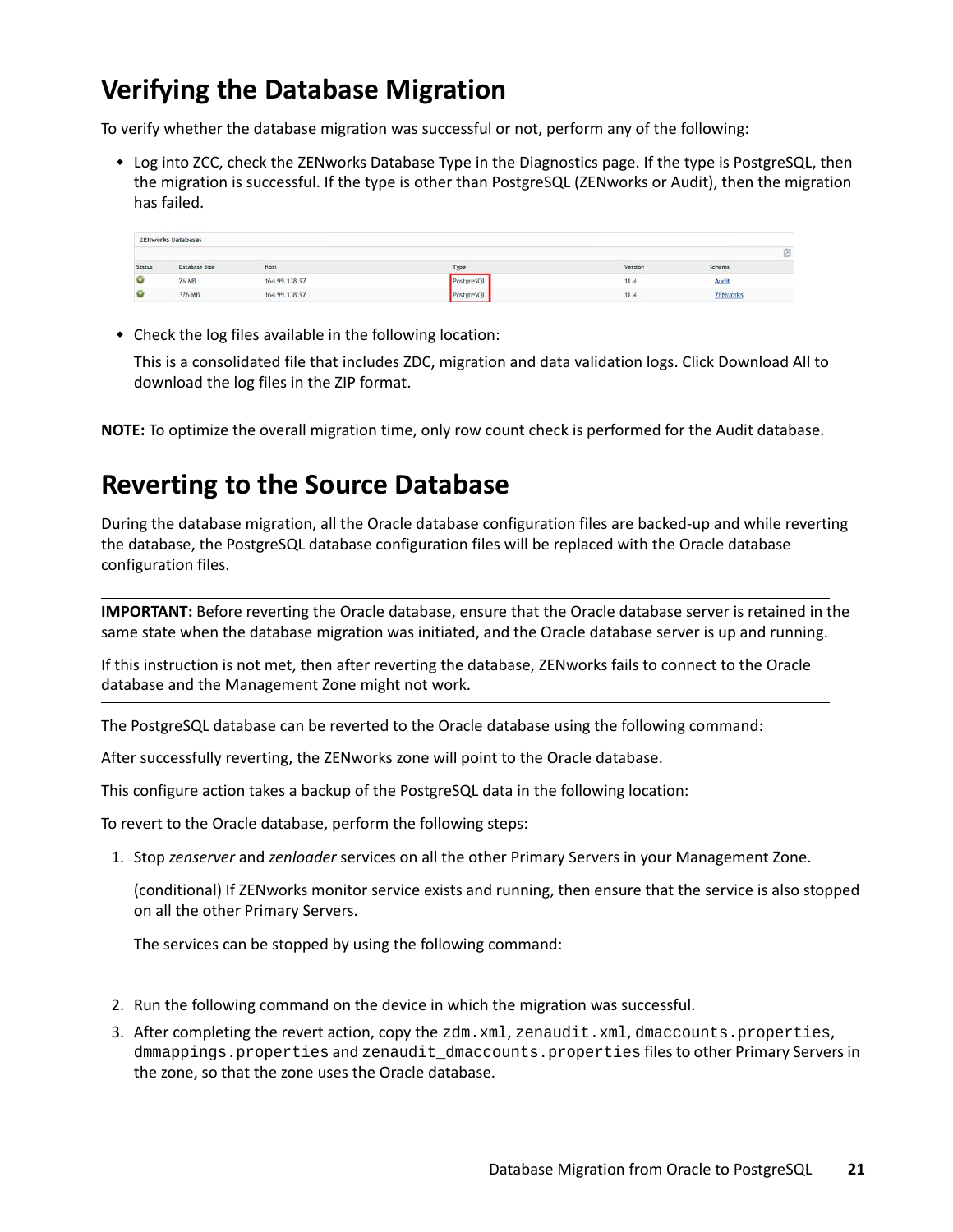These files should be copied from the following location in the Primary Server on which migration was successful, to the same location on the other Primary Servers:

4. Start the ZENworks services on all the other Primary Servers.

**NOTE:** After successfully reverting the database, the zone rolls back to the state where the migration was initially started. Hence, after successfully reverting to the Oracle database, the data that was captured post-migration is lost.

**IMPORTANT:** Before migrating the database, if you had configured the Vertica database in your zone, then after migration, ensure that you re-create the Kafka connectors in the zone, to resume the syncing of data from the new database to Vertica. To re-create the connectors, you need to run the command zman serverrole-kafka-recreate-connectors -f on one of the servers in which Kafka is installed. While executing this command, ensure that the source database is up and running. After the Kafka connectors are created successfully, you can then disable the source database. For more information, see the [Vertica Reference Guide](https://www.novell.com/documentation/zenworks-2020-update-2/pdfdoc/zen_vertica/zen_vertica.pdf#readme).

# <span id="page-21-0"></span>**Troubleshooting**

This section provides information on issues that you might encounter while using this Migration tool and it also provides information about the ZDC log files that can be accessed to identify if there are any issues with the ZENworks and Audit databases.

- ["ZDC Related Issues" on page 22](#page-21-2)
- ["Migration Related Issues" on page 25](#page-24-0)
- ["Data Validation Issues" on page 27](#page-26-0)
- ["Resuming or Restarting the Database Migration" on page 28](#page-27-0)

### <span id="page-21-2"></span>**ZDC Related Issues**

The ZDC related issues are logged in the ZDC Reports and ZDC\_results.json.

The ZDC Reports are available in the following location:

The ZDC results. json file is available in the following location:

### <span id="page-21-1"></span>**Viewing the ZDC Error Report**

When you run the Migration tool, ZDC is launched automatically by the tool. The ZDC verifies the health of the database and if any errors are identified, two folders containing the error reports are created, one for the ZENworks database and another for the Audit database. The folders can be identified by the timestamp of when the Migration tool was run. The folder with latest timestamp is for audit database and the other folder is for ZENworks database.

To view the reports, open the index.html from the timestamp folder available in the following location:

For troubleshooting the ZDC errors, see [Troubleshooting the ZDC Error](#page-22-0).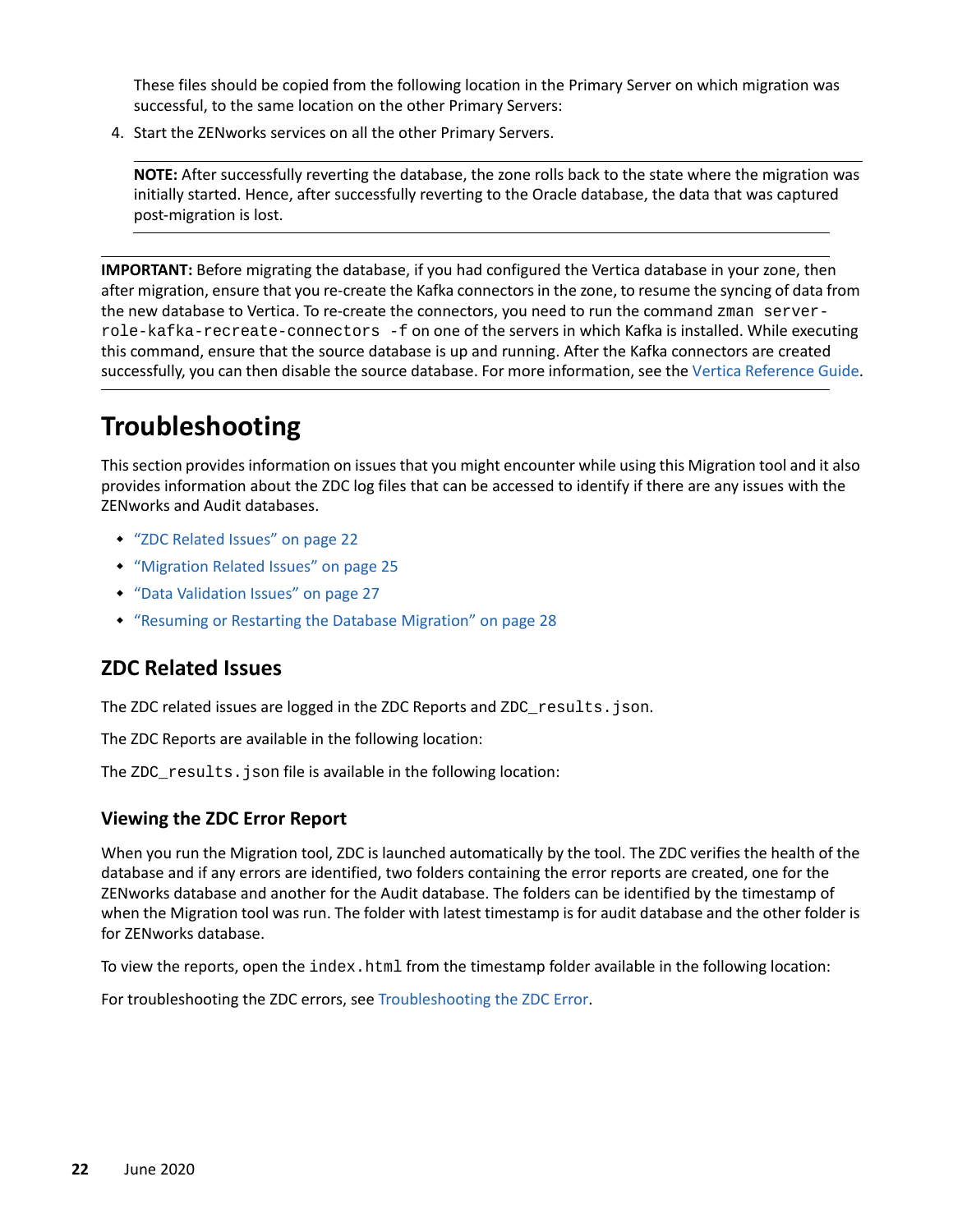### <span id="page-22-0"></span>**Troubleshooting the ZDC Error**

When you run the Migration tool, ZDC is launched automatically by the tool. The ZDC verifies the health of the database, and if any errors are identified, the migration is terminated. This might be due to missing tables, columns and constraints in the database.

**IMPORTANT:** Ensure that you analyze and rectify the reported errors, if any, on the source database and contact Micro Focus Customer Support before performing the following troubleshooting steps.

#### **Troubleshooting:**

To skip the missing objects, perform the following steps:

**NOTE:** The following steps should be performed only if you are sure that the missing objects can be skipper, else contact the Micro Focus Customer Support.

1. Modify the zdc.conf file available in the following location:

In the zdc.conf file, based on requirement, specify the objects in the respective parameters as shown below table:

| Parameter            | <b>Description</b>                                                                                             |
|----------------------|----------------------------------------------------------------------------------------------------------------|
| tables.to.skip=      | Skips the specified tables.                                                                                    |
| columns.to.skip=     | Skips the specified columns.                                                                                   |
|                      | <b>NOTE:</b> The column names should be specified along with<br>the table name, as shown in the below example. |
|                      | Example: StorageDevicePolicy.portableaccessid                                                                  |
|                      | Here, StorageDevicePolicy is the table name and<br>portableaccessid is the column name.                        |
| constraints.to.skip= | Skips the specified constraints.                                                                               |

**NOTE:** Multiple values can be specified by using a comma.

2. After modifying the zdc.conf file, restart the database migration.

### **Issues with Indexes, Triggers, Procedures and Views**

**Problem:** The ZDC reports any errors with Indexes, Triggers, Procedures and Views in the existing database. **Solution:** 

**If the ZDC check is performed during migration**, then the ZDC has an intelligence to skip such errors.

### **The expected column length is more than the actual column length**

**Problem:** The ZDC reports that the expected column length is more than the actual column length.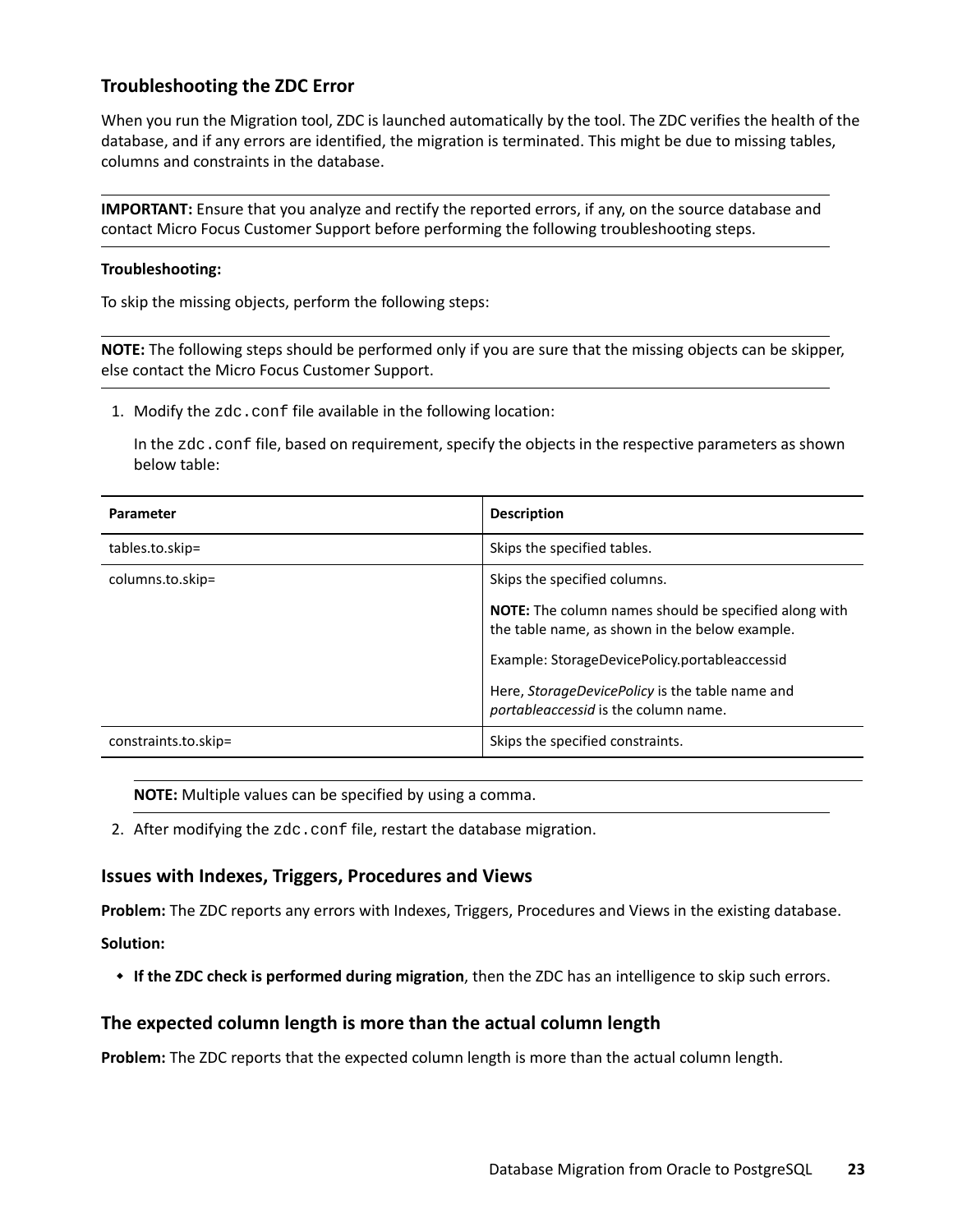#### **Solution:**

**If the ZDC check is performed during migration**, then the ZDC has an intelligence to skip such errors.

For example, in the following image, zAppAssignment the expected size is 255 and actual size is 65. Hence, this inconsistency can be ignored.

|              | Mismatch in table 'zAppAssignment' structure.<br><b>Object type:</b> [Column], Object name: [UserUID]                                             |
|--------------|---------------------------------------------------------------------------------------------------------------------------------------------------|
| <b>ERROR</b> | Expected: [Name: UserUID, Size: 255, Type: NVARCHAR, Nullable: false]<br><b>Found:</b> [Name: UserUID, Size: 65, Type: NVARCHAR, Nullable: false] |

**IMPORTANT:** When the actual column length is more than the expected column length, then such inconsistencies **SHOULD NOT** be ignored.

For example, in the following image, for the ZESM\_CertInformation column, the expected length is 255 and actual column length is 2147483647. In such scenarios, the column length parameter should not be ignored.

|              | Mismatch in table 'ZESM CertInformation' structure.                             |
|--------------|---------------------------------------------------------------------------------|
| <b>ERROR</b> | <b>Object type:</b> [Column], Object name: [Password]                           |
|              | Expected: [Name: Password, Size: 255, Type: NVARCHAR, Nullable: true]           |
|              | <b>Found:</b> [Name: Password, Size: 2147483647, Type: UNKNOWN, Nullable: true] |

If the data in such tables are empty, then those entries can be ignored, or please **contact Micro Focus Customer Support** before starting the database migration.

### **The nullability in the actual column is false and the expected column is true**

**Problem:** The ZDC reports that the nullability of actual column is false (i.e. only non-null values can be inserted) and expected nullability for the column is true (i.e. null entries can be inserted).

**Solution:** 

- **If the ZDC check is performed manually**, then this inconsistency can be ignored.
- **If the ZDC check is performed during migration**, then the ZDC has an intelligence to skip such errors.

For example, in the following image, for the zZENObjectDelete  $\log$  column, the expected nullability of the column is true and actual nullability of the column is false. Hence, this inconsistency can be ignored.

|              | Mismatch in table 'zZENObjectDelete log' structure.                          |
|--------------|------------------------------------------------------------------------------|
| <b>ERROR</b> | <b>Object type:</b> [Column], Object name: [table_name]                      |
|              | Expected: [Name: table name, Size: 200, Type: NVARCHAR, Nullable: true]      |
|              | <b>Found:</b> [Name: table name, Size: 200, Type: NVARCHAR, Nullable: false] |

**IMPORTANT:** If the nullability of the expected column is false and actual column is true, then such inconsistency **SHOULD NOT** be ignored.

For example, in the following image, the zRestrictionEnforcementState column, the actual column nullability is true and expected column nullablity is false. In such scenarios, the null values cannot be inserted into the columns where nullability is false. Hence, such inconsistency cannot be ignored.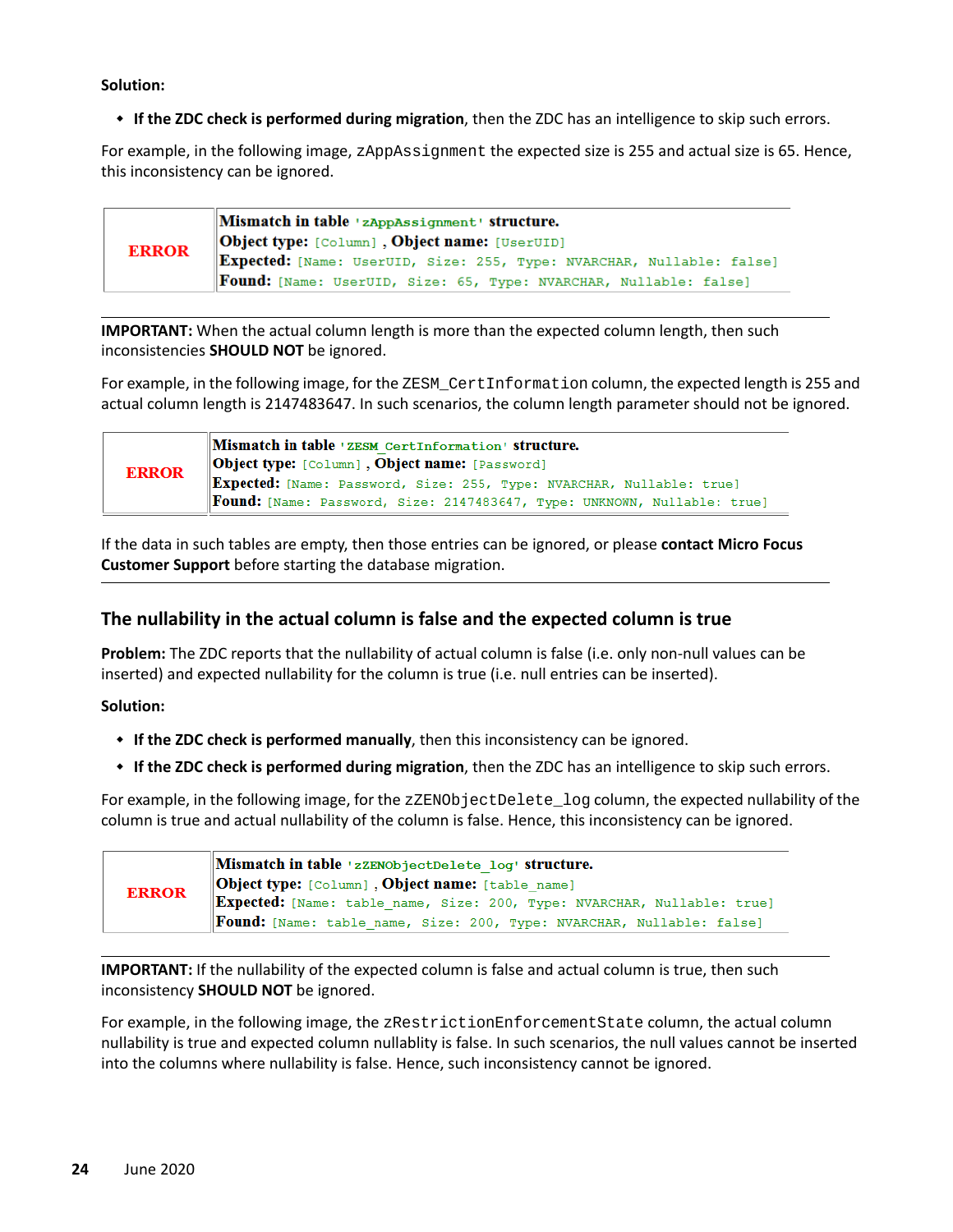| <b>ERROR</b> | Mismatch in table 'zRestrictionEnforcementState' structure.<br><b>Object type:</b> [Column], Object name: [IsSentToDevice] |
|--------------|----------------------------------------------------------------------------------------------------------------------------|
|              | Expected: [Name: IsSentToDevice, Size: 3, Type: TINY_INT, Nullable: false]                                                 |
|              | Found: [Name: IsSentToDevice, Size: 3, Type: TINY_INT, Nullable: true]                                                     |

If the data in such tables are empty, then those entries can be ignored, or please **contact Micro Focus Customer Center** before starting the database migration.

### <span id="page-24-0"></span>**Migration Related Issues**

When you are migrating to PostgreSQL, an error or a warning message might be displayed in the migration summary window. Depending on the message, refer to the following relevant sections:

- ["Migration Failed with Errors" on page 25](#page-24-1)
- ["Migration Completed with Warning" on page 26](#page-25-0)
- ["Post Migration Issues" on page 26](#page-25-1)

### <span id="page-24-1"></span>**Migration Failed with Errors**

If the database migration has failed, then check the following applicable log files:

#### **Upgrade Log**

The Upgrade log (ZENworks\_Upgrade\_<date/time>.log.xml) is available in the following location:

#### **1. "We were unable to open and test the requested Windows service" error message is logged.**

**Solution:** In this scenario, ignore the error log and verify if the database migration is successfully completed. To verify whether the database migration is successful or not, see the ["Verifying the Database](#page-20-0)  [Migration" on page 21.](#page-20-0)

#### **Migration Log**

The migration log is available in the following location:

#### **1. "NullPointerException at Flexeraac4.appendError(Unknown Source) error message is logged.**

**Solution:** In this scenario, restart or resume the database migration. For more information, see the ["Resuming or Restarting the Database Migration" on page 28.](#page-27-0)

#### **2. Out Of Memory Error exception is logged.**

**Solution:** In this scenario, ensure that you have assigned enough heap space for the database migration.

To modify the heap space used during migration, perform the following:

 By default, the database migration tool uses 6 GB of heap space to migrate the database. However, if required, you can initiate the database migration with increased heap space using the following command:

Where <value> is the heap space size in MB.

**NOTE:** Even after increasing the heap space to the maximum available memory limit (approximately 75% of the total memory of Primary Server), if you are still facing the out of memory issue, then see the [Optimizing the Database Migration](#page-1-0) section.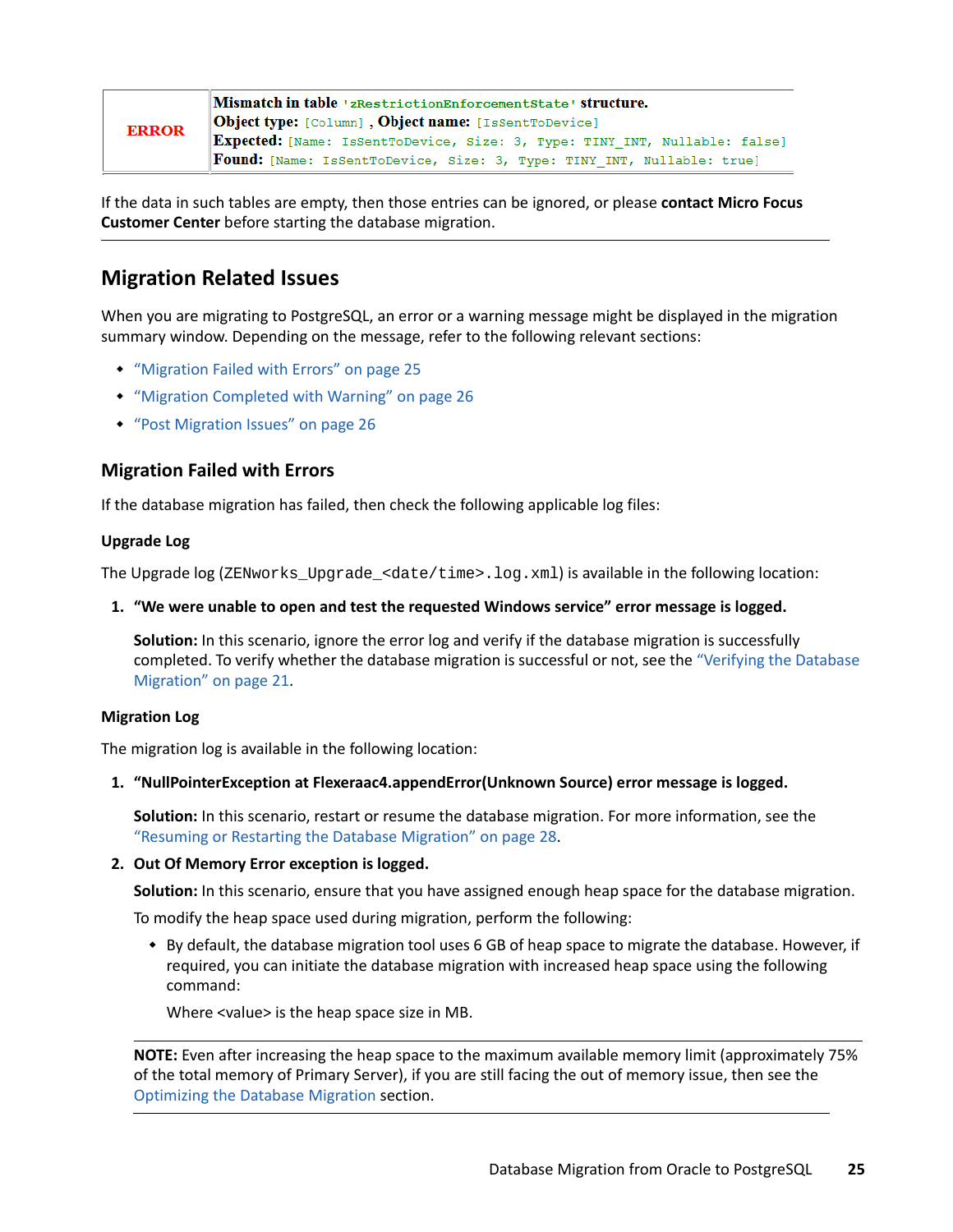#### **3. Row count validation Failed**

If the database migration failed, the zone is reverted to use the Oracle database. If you make any changes in the zone, and re-initiate the database migration by selecting the Resume option, then the tables that were already migrated to the PostgreSQL will be ignored. Hence, the data captured in the Oracle database tables that were already migrated to the PostgreSQL database will not be migrated. In this scenario, the row count validation fails.

**Solution:** Select the **Restart** option when you re-initiate the database migration.

### <span id="page-25-0"></span>**Migration Completed with Warning**

If the database migration is completed with warnings, then check the following applicable log files:

#### **Migration Log**

#### **1. "ZENworks services could not be started" message is logged.**

**Solution:** Ignore the warning and wait for a couple of minutes till the services are started automatically, or start the ZENworks services manually.

#### **2. Data validation error**

**Solution:** If migration is completed with data validation error, then see the ["Data Validation Issues" on](#page-26-0)  [page 27](#page-26-0) for more information.

### <span id="page-25-1"></span>**Post Migration Issues**

After successfully completing the database migration and you might face several issues while using ZENworks with PostgreSQL. This section provides information on issues that you might face while using the PostgreSQL database:

#### **Some Hints, statements and errors are logged in the Postmaster logs.**

Hints, Statements and errors might be logged in the Postmaster logs. These messages are logged after completing the database migration:

- *HINT: No operator matches the given name and argument type(s). You might need to add explicit type casts.*
- *STATEMENT: select subscribed0\_.ZUID as ZUID434\_, subscribed0\_.ZoneUID as ZoneUID434\_, subscribed0\_.ZoneName as ZoneName434\_, subscribed0\_.LastSuccessServer as LastSucc4\_434\_ from zSubscribedZone subscribed0\_ where subscribed0\_.ZoneUID=\$1 and subscribed0\_.ZoneName=\$2 limit \$3*
- *ERROR: current transaction is aborted, commands ignored until end of transaction block*
- *STATEMENT: select 1 from zZone*

**Solution:** If you are using multi-zone with the zone sharing settings, only then the hints, statements and error are logged.

These messages can be ignored.

### **After migrating the database to PostgreSQL, the PostgreSQL service is not listed in the action**

If you are using ZENworks 2017 or ZENworks 2017 Update 1 Appliance and migrated to the PostgreSQL database, then when you try to Start or Stop the ZENworks services using the command, the PostgreSQL service might not be listed.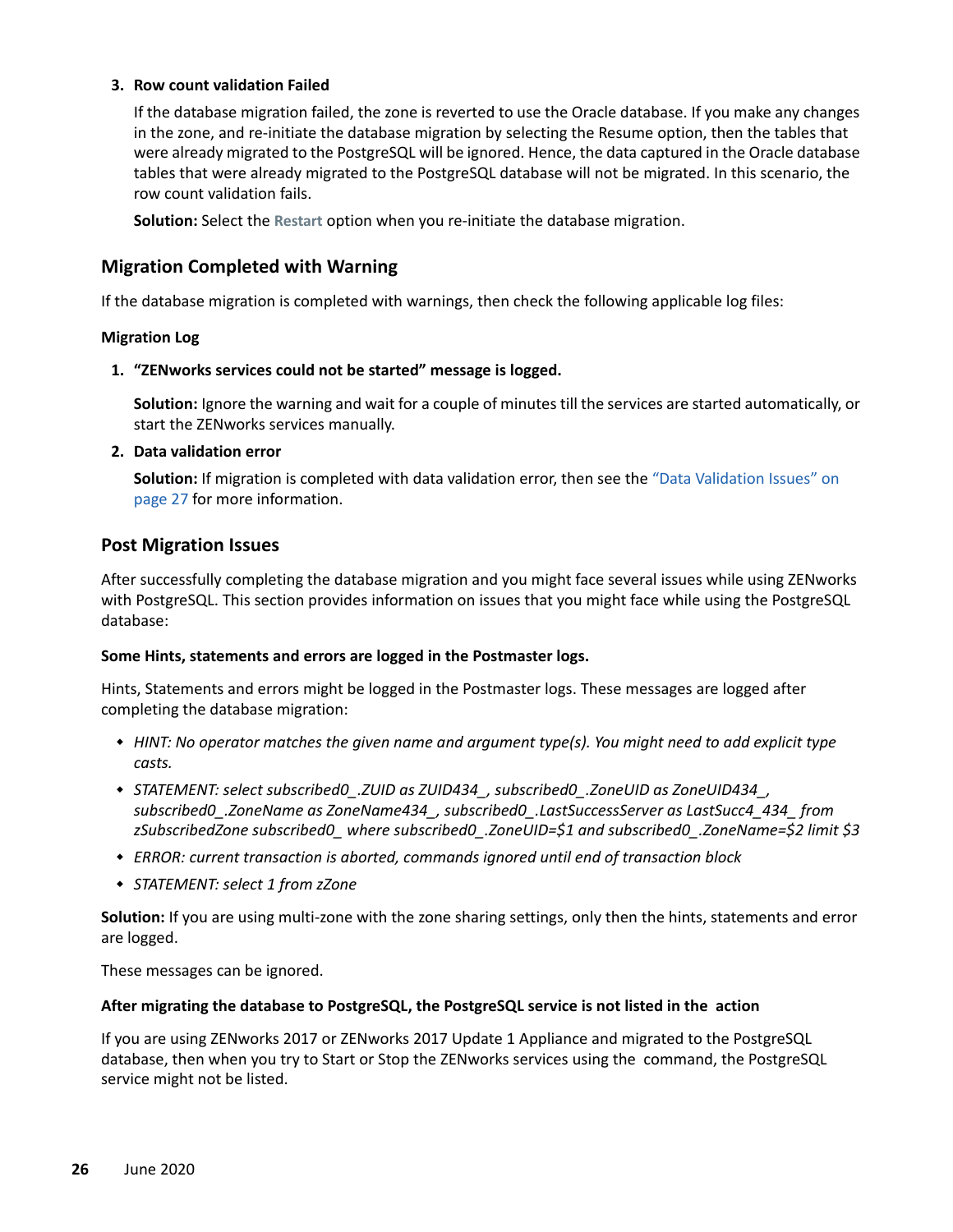**Solution:** Manually Start or Stop the PostgreSQL service.

To Start or Stop the PostgreSQL service manually:

- **On Windows:** To Start or Stop the service, perform the following:
	- 1. Press Windows + R keys.
	- 2. Type services.msc.
	- 3. Search for the PostgreSQL service based on the installed version.
	- 4. Click Start or Stop the service.
- **On Linux:** To start or stop the service, run the systemctl start postgresql-<version>.service or systemctl stop postgresql-<version>.service command.
- **On Appliance:** To start or stop the service run, the systemctl start zenpostgresql or systemctl stop zenpostgresql command

#### **The patch policy might not rebuild and fails to create a sandbox or published version**

While creating a patch policy, the policy might not rebuild. Hence, it fails to create a sandbox or published version, and in the services-messages.log, the following message is displayed:

*ERROR: duplicate key value violates unique constraint "zpatchpolicysignaturemap\_pkey"*

This error might be displayed due to the newly added sequences in the database.

**Workaround:** Perform the following steps to correct the sequences in the database:

- 1. Download the latest version of the Database Migration tool.
- 2. Unzip the Database Migration tool, and then copy the db-migration-utility.jar file to the following location:
- 3. After copying the file, run the following configure action:

novell-zenworks-configure -c FixSequencesConfigureAction

### <span id="page-26-0"></span>**Data Validation Issues**

During the database migration, the data validation might have failed, even if the migration was successful. Following are some of the scenarios, where the table content validation has failed, even if the migration was successful:

### **Validation Failed Because of Invalid or Unknown Characters**

**Problem:** During the database migration, if null ASCII characters are detected in the Oracle database, then the invalid characters are omitted and the remaining characters are migrated to the PostgreSQL database. Hence, the content validation fails even if the database migration is successful.

In the following scenarios, invalid characters are detected in the Oracle, which were omitted while migrating to PostgreSQL.

Scenario 1: In this scenario, an invalid character is detected as shown in the following image.

| $= 2: Product: nvarchar$ | $=$ 3: Platform                               |
|--------------------------|-----------------------------------------------|
|                          | AMD PRO A10-8770E R7 10 COMPUTE CORES 4C+6G 0 |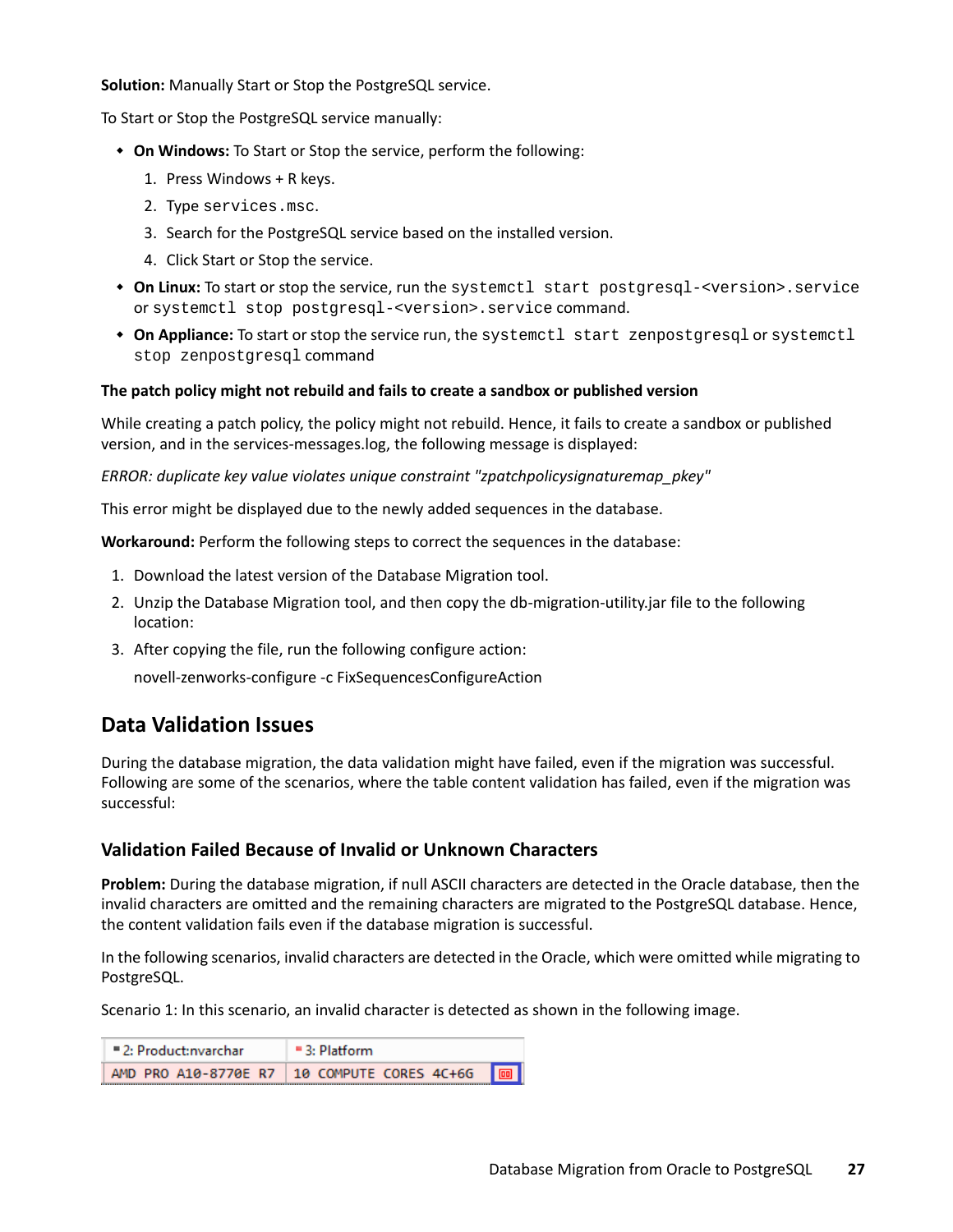The invalid character is omitted after migrating as shown in the following image.

| = 2: Product: nvarchar | $=$ 3: Platform                               |
|------------------------|-----------------------------------------------|
|                        | AMD PRO A10-8770E R7   10 COMPUTE CORES 4C+6G |

Scenario 2: In this scenario, array of invalid characters are detected as shown in the following image.

|                          | ■ 6: CurrentManufacturer            | $= 7:$ ADF7 | $-8.$ ADF8 |
|--------------------------|-------------------------------------|-------------|------------|
|                          | null                                | <b>AMD</b>  | nu11       |
| <b>*****************</b> | $\blacktriangleright$ 3 DETNR019I47 |             |            |

The invalid characters are omitted after migrating as shown in the following image.

| ■ 6: CurrentManufacturer | $-7:$ ADF7 $-8:$ ADF8 |      |
|--------------------------|-----------------------|------|
| null                     | <b>AMD</b>            | nu11 |
| DETNR019T47VLY           | nu11                  | null |

**Solution:** This validation error scenario can be ignored, as the error is logged due to mismatches in the characters. However, the database is successfully migrated.

### <span id="page-27-0"></span>**Resuming or Restarting the Database Migration**

If the database migration had failed, then ensure that you re-initiate the migration on the same server on which you initiated the migration for the first time.

If you re-initiate the database migration on the same server, then you will get the Restart or Resume options.

 **Resume:** If you resume the database migration, then the migration resumes from the point at which the migration was terminated.

Let us assume that the database has 400 tables and the migration was terminated while migrating the 48th table (47 tables are successfully migrated). When you resume the migration, the migration starts by migrating the 48th table and then continues migrating other tables.

 **Restart:** If you restart the database migration, then a fresh migration is initiated. While restarting the migration, you have to specify all the required details.

Following are the various Resume and Restart scenarios for the database migration:

- The migration can be resumed only after the stage where the database tables are created in the PostgreSQL database. If you are unable to resume the migration, then you need to restart the migration.
- The database migration can be resumed only from the device on which the migration was initiated.

**IMPORTANT:** If the database migration failed, the zone is reverted to use the Oracle database. If you make any changes in the zone, and re-initiate the database migration by selecting the Resume option, then the tables that were already migrated to the PostgreSQL will be ignored. Hence, the data captured in the Oracle database tables that were already migrated to the PostgreSQL database will not be migrated. Hence, it is recommended that you select the Restart option.